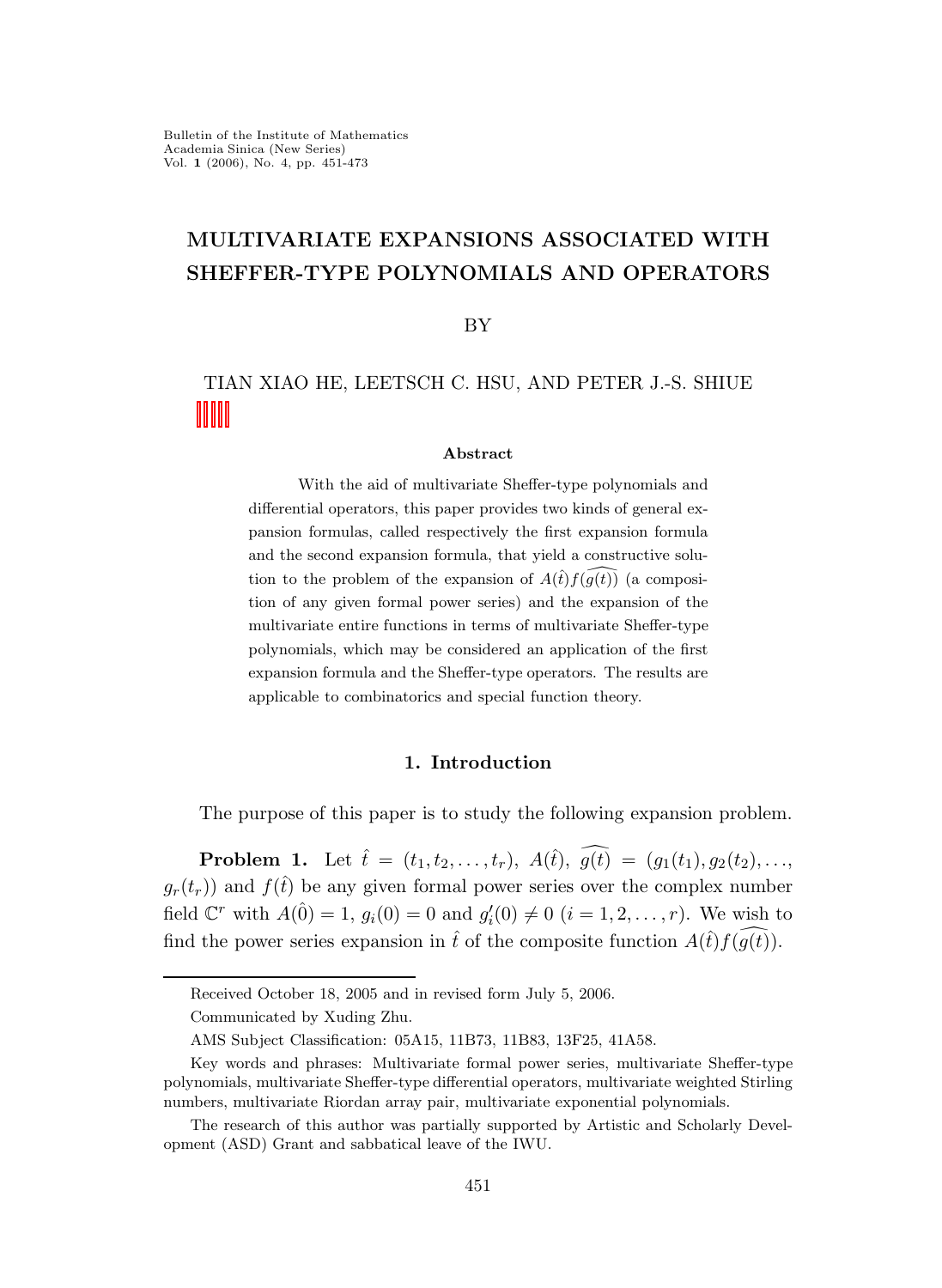For this problem, there is a significant body of relevant work in terms of the choices of univariate functions  $A(t)$  and  $g(t)$  (see, for examples, Comtet [5]). Certainly, such the problem is of fundamental importance in combinatorial analysis as well as in special function theory, inasmuch as various generating functions  $(GF)$  often used or required of the form  $A(\hat{t})f(g(t))$ . In the case of  $r = 1$ , it is known that [5] has dealt with various explicit expansions of  $f(g(t))$  using either Faa di Bruno formula or Bell polynomials. In addition, for  $r = 1$ , such a problem also gives a general extension of the Riordan array sum. Here, the Riordan array is an infinite lower triangular matrix  $(a_{n,k})_{n,k\in\mathbb{N}}$  with  $a_{n,k} = [t^n]A(t)(g(t))^k$ , and the matrix is denoted by  $(A(t), g(t))$ . Indeed, if  $f(t) = t^k$ , then  $A(t) f(g(t))$  is the kth column sum of the array; i.e.,  $A(t)f(g(t))$  yields the GF of the kth column of  $(A(t), g(t))$ . Hence, the row sum can be also used to derive the Sheffer-type polynomials from the Riordan array (cf. He, Hsu and Shiue [7]). In this paper we will show that a power series expansion of  $A(\hat{t})f(g(t))$  could quite readily be obtained via the use of Sheffer-type differential operators. Also it will be shown that some generalized weighted Stirling numbers would be naturally entering into the coefficients of the general expansion formula developed.

We now give the definitions of the Sheffer-type polynomials, an extension of the Appell polynomials  $(cf.$  Barrucand [1] and Sheffer [14]), and the Sheffer-type differential operators (see Section 2).

**Definition 1.1.** Let  $A(\hat{t})$  and  $\widehat{g(t)}$  be defined as in Problem 1. Then the polynomials  $p_{\hat{n}}(\hat{x})$   $(\hat{n} \in \mathbb{N}^r \cup \{\hat{0}\})$  as defined by the  $GF$ 

<span id="page-1-0"></span>
$$
A(\hat{t})e^{\hat{x}\cdot\widehat{g(t)}} = \sum_{\hat{n}\geq\hat{0}} p_{\hat{n}}(\hat{x})t^{\hat{n}} \tag{1.1}
$$

are called the Sheffer-type polynomials, where  $p_{\hat{0}}(\hat{x}) = 1$ . Accordingly,  $p_{\hat{n}}(\hat{D})$ with  $D \equiv (D_1, D_2, \ldots, D_r)$  is called Sheffer-type differential operator of degree  $\hat{n}$  associated with  $A(\hat{t})$  and  $\widehat{g(t)}$ . In particular,  $p_{\hat{0}}(\hat{D}) \equiv I$  is the identity operator.

Note that for  $r = 1$ ,  $\{p_n(x)\}\$ is also called the sequence of Sheffer Atype zero, which has been treated thoroughly by Roman [11] and Roman and Rota [12] using umbral calculus (cf. also Broder [3] and Hsu and Shiue [9]).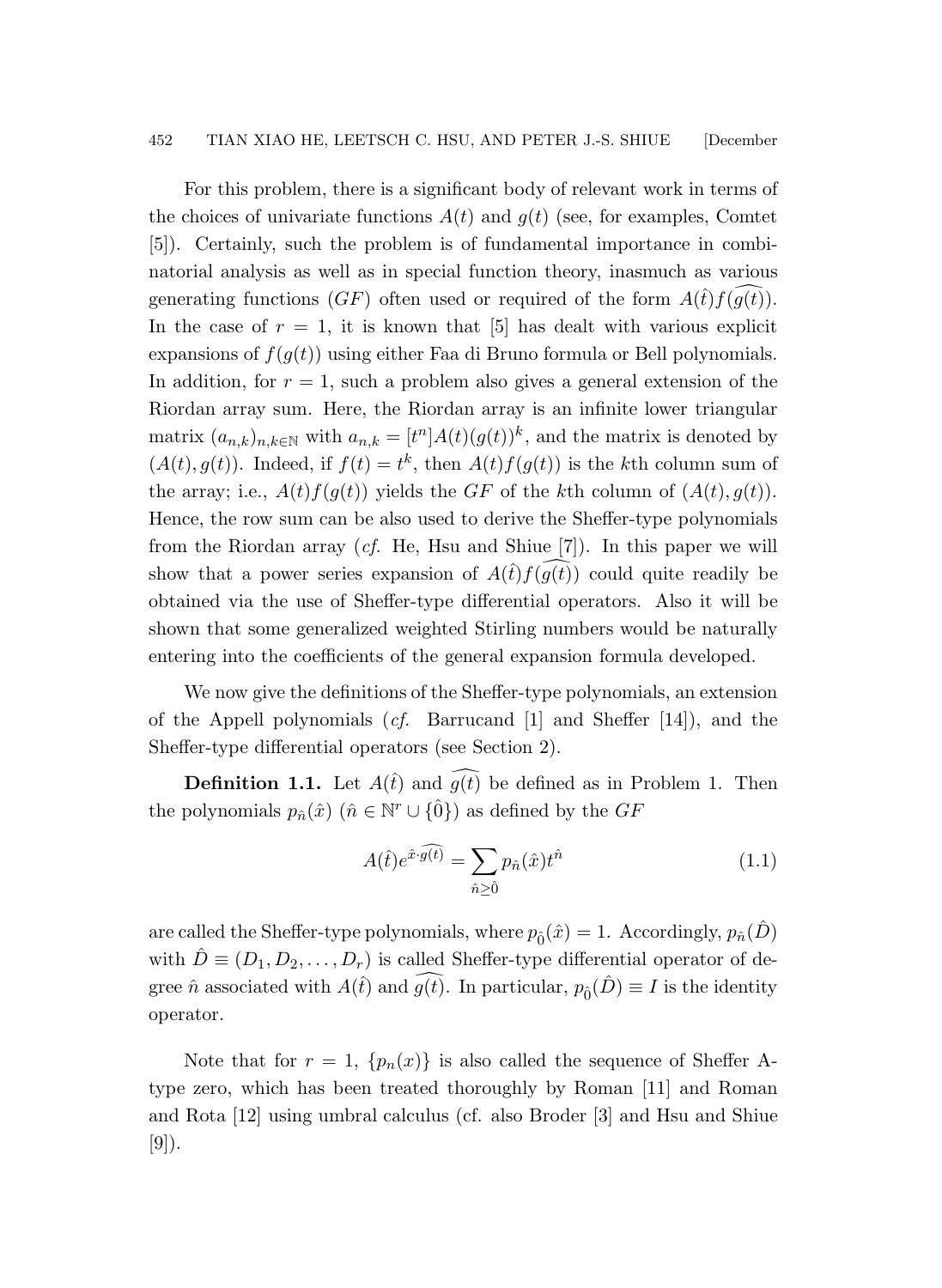For the formal power series  $f(\hat{t})$ , the coefficient of  $t^{\lambda} = (t_1^{\lambda_1}, t_2^{\lambda_2}, \dots, t_r^{\lambda_r})$ is usually denoted by  $[t^{\lambda}] f(\hat{t})$ . Accordingly, [\(1.1\)](#page-1-0) is equivalent to the expression  $p_{\lambda}(\hat{x}) = [t^{\lambda}] A(\hat{t}) e^{\hat{x} \cdot \hat{g(\hat{t})}}$ . Also, we shall frequently use the notation

$$
p_{\lambda}(\hat{D})f(\hat{0}) := [p_{\lambda}(\hat{D})f(\hat{t})]_{\hat{t} = \hat{0}}.
$$
\n(1.2)

In the next section, we shall give the expansion theorem for our problem. As an application of our results, in Section 3 we shall find the series expansion of the multivariate entire function  $f(\hat{z})$  defined on  $\mathbb{C}^r$  in terms of multivariate Sheffer-type polynomials. As for this expansion, we would like to mention the related work in Boas and Buck [2], in which the univariate case for entire functions was thoroughly discussed, and the expansion coefficients were described by using contour integrals. In this paper, we will show that the expansion of the multivariate entire function  $f(\hat{z})$  possesses a much simpler form in terms of multivariate Sheffer-type polynomials. All of those results including other applications will be presented in the following sections, which will show how Sheffer-type polynomials and operators could make the entire thing both simplified and generalized.

### 2. The First Expansion Theorem and Its Consequences

In what follows we shall adopt the multi-index notational system. Denote

$$
\hat{t} \equiv (t_1, ..., t_r), \ \hat{x} \equiv (x_1, ..., x_r), \n\hat{t} + \hat{x} \equiv (t_1 + x_1, ..., t_r + x_r), \n\hat{0} \equiv (0, ..., 0), \ \hat{D} \equiv (D_1, ..., D_r), \n\hat{D}^{\hat{k}} = D_1^{k_1} D_2^{k_2} \cdots D_r^{k_r}, \ (\hat{k} \ge 0) \n\hat{g}(t) \equiv (g_1(t_1), ..., g_r(t_r)), \n\hat{x} \cdot \hat{D} \equiv \sum_{i=1}^r x_i D_i, \ \hat{x} \cdot \hat{g}(t) \equiv \sum_{i=1}^r x_i g_i(t_i).
$$

Here, we define  $D_i \equiv \partial/\partial t_i$  as the partial differentiation with respect to  $t_i$ .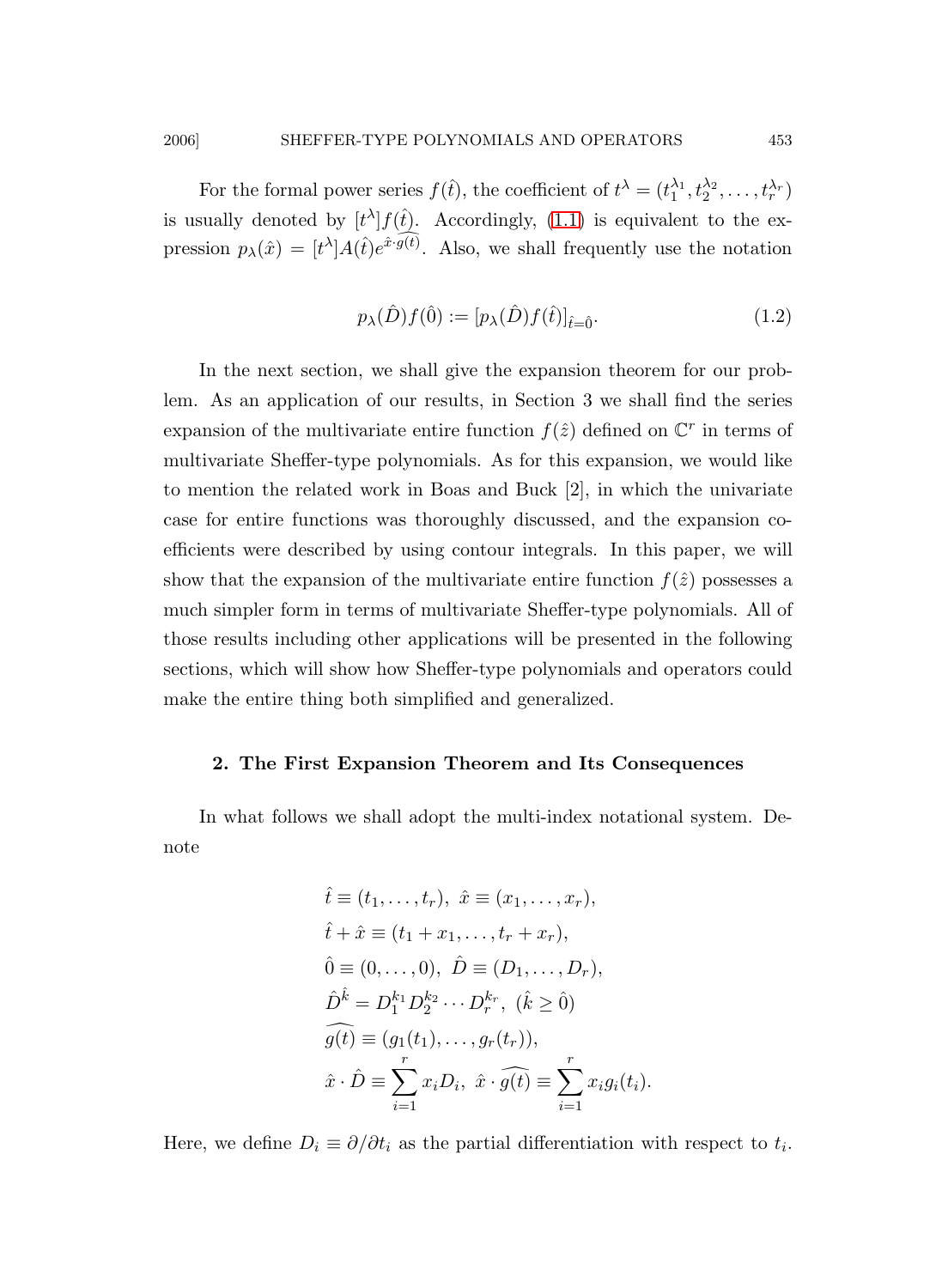Also,  $E_i$  means the shift operator acting on  $t_i$ , namely for  $1 \leq i \leq r$ ,

$$
E_i f(\ldots, t_i, \ldots) = f(\ldots, t_i + 1, \ldots),
$$
  

$$
E_i^{x_i} f(\ldots, t_i, \ldots) = f(\ldots, t_i + x_i, \ldots).
$$

Formally we may denote  $E_i = e^{D_i} = \exp(\partial/\partial t_i)$ . Moreover, we write  $t^{\lambda} \equiv$  $t_1^{\lambda_1}\cdots t_r^{\lambda_r}$  with  $\lambda \equiv (\lambda_1,\ldots,\lambda_r), r$  being non-negative integers. Also,  $\lambda \geq 0$ means  $\lambda_i \geq 0$   $(i = 1, \ldots, r)$ , and  $\lambda \geq \mu$  means  $\lambda_i \geq \mu_i$  for all  $i = 1, \ldots, r$ .

Let  $g_i(t)(i = 1, \ldots, r)$  be the formal power series in t over the complex number field C, with  $g_i(0) = 0, g'_i(0) \neq 0$ . Let  $A(\hat{t})$  be a multiple formal power series in  $\hat{t}$  with  $A(\hat{0}) = 1$ . Then a kind of r-dimensional Sheffer-type polynomial  $p_{\lambda}(\hat{x}) \equiv p_{\lambda_1,\dots,\lambda_r}(x_1,\dots,x_r)$  of degree  $\lambda$  with highest degree term  $x_1^{\lambda_1}$  $x_1^{\lambda_1} \cdots x_r^{\lambda_r}$  can be defined via the multiple formal power series expansion

<span id="page-3-0"></span>
$$
A(\hat{t})e^{\hat{x}\cdot\widehat{g(t)}} = \sum_{\lambda\geq\hat{0}} p_{\lambda}(\hat{x})t^{\lambda}.
$$
 (2.1)

For the formal power series  $f(\hat{t})$ , the coefficient of  $t^{\hat{k}}$  is usually denoted by  $[t^{\hat{k}}]f(\hat{t})$ . Accordingly, [\(2.1\)](#page-3-0) is equivalent to the expression  $p_{\lambda}(\hat{x}) =$  $[t^{\hat{k}}]A(\hat{t})e^{\hat{x}\cdot\widehat{g(t)}}$ . Throughout this section all series expansions are formal, so that the symbolic calculus with formal differentiation operator  $\ddot{D}$  =  $(D_1, \ldots, D_r)$  and shift operator  $E = (E_1, \ldots, E_r)$  can be applied to all formal series, where  $E^{\hat{x}}$   $(\hat{x} \in \mathbb{C}^r)$  is defined by

$$
E^{\hat{x}}f(\hat{t}) := E_1^{x_1} \cdots E_r^{x_r}f(\hat{t}) = f(\hat{t} + \hat{x}) \quad (\hat{x} \in \mathbb{C}^r),
$$

and satisfies the formal relations

<span id="page-3-1"></span>
$$
E^{\hat{x}} = e^{\hat{x} \cdot \hat{D}} \quad (\hat{x} \in \mathbb{C}^r) \tag{2.2}
$$

because of the following formal process:

$$
E^{\hat{x}}f(\hat{0}) = f(\hat{x}) = \sum_{i=0}^{\infty} \frac{1}{i!} (\hat{x} \cdot \hat{D})^i f(\hat{0}) = e^{\hat{x} \cdot \hat{D}} f(\hat{0}).
$$

As may be observed, the following theorem contains a constructive solution to Problem 1 mentioned in §1.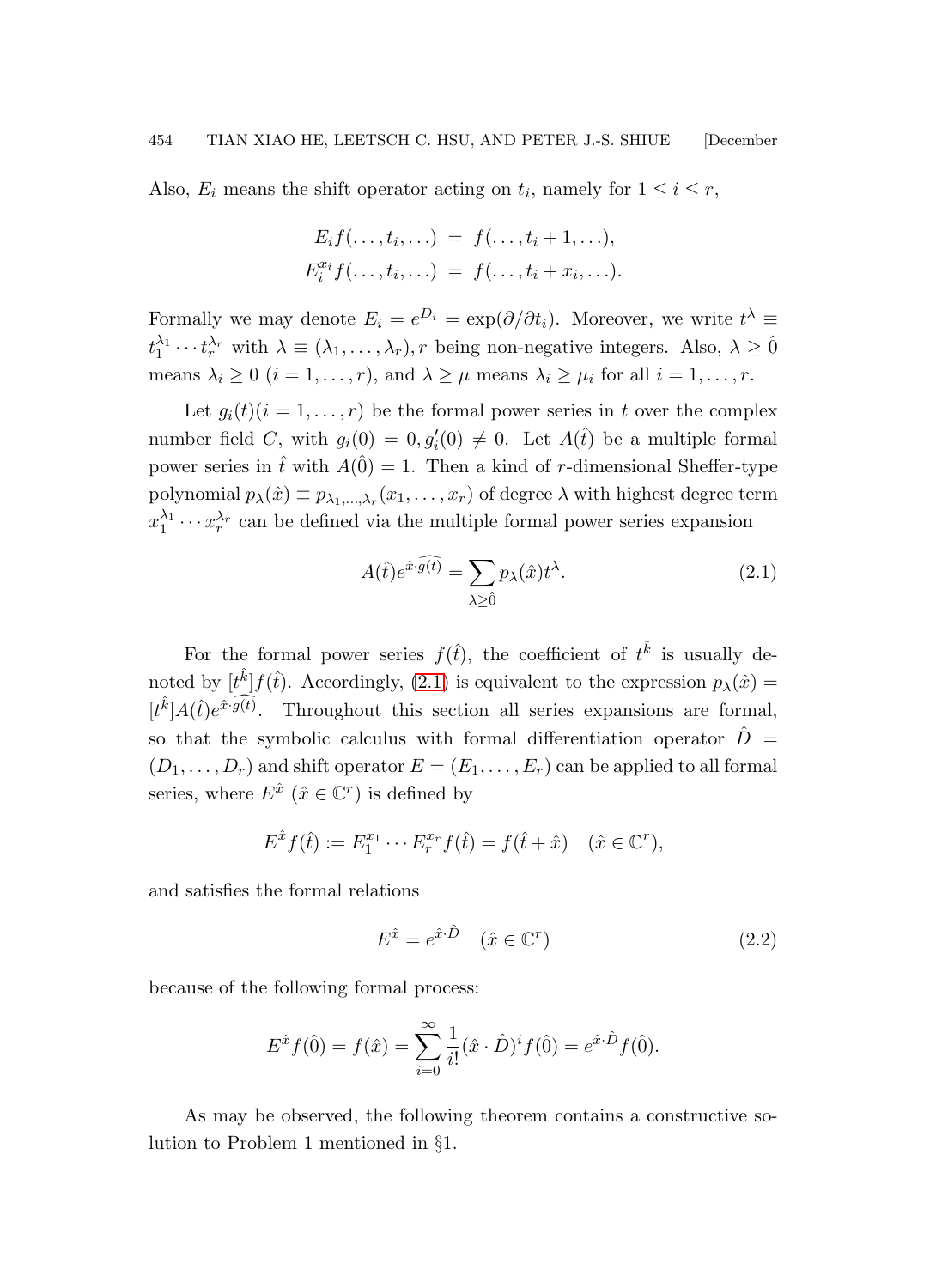**Theorem 2.1.**(First Expansion Theorem) Let  $A(\hat{t})$ ,  $f(\hat{t})$ , and components of  $g(t)$  each be a formal power series over  $\mathbf{C}^r$ , which satisfy  $A(\hat{0}) =$  $1, g_i(0) = 0$  and  $g'_i(0) \neq 0$   $(i = 1, ..., r)$ . Then there holds an expansion formula of the form

<span id="page-4-0"></span>
$$
A(\hat{t})f(\widehat{g(t)}) = \sum_{\lambda \ge \hat{0}} t^{\lambda} p_{\lambda}(\hat{D}) f(\hat{0}),
$$
\n(2.3)

where  $p_{\lambda}(\hat{D})$  are called Sheffer-type r-variate differential operators of degree  $\lambda$  associated with  $A(\hat{t})$  and  $\widehat{g(t)}$ , and

$$
p_{\lambda}(\hat{D})f(\hat{0})=p_{\lambda}(\frac{\partial}{\partial t_1},\ldots,\frac{\partial}{\partial t_r})f(t_1,\ldots,t_r)|_{\hat{t}=\hat{0}}.
$$

*Proof.* Clearly, the conditions imposed on  $\widehat{g(t)}$  ensure that the method of formal power series applies to the composite formal power series  $A(\hat{t})f(g(\hat{t}))$ . Thus, using symbolic calculus with operators  $\hat{D}$  and E, we find via [\(2.2\)](#page-3-1)

$$
A(\hat{t})f(\widehat{g(t)}) = A(\hat{t})E^{\widehat{g(t)}}f(\hat{0}) = A(\hat{t})e^{\widehat{g(t)}\cdot\hat{D}}f(\hat{0}) = \sum_{\lambda \ge \hat{0}} t^{\lambda}p_{\lambda}(\hat{D})f(\hat{0}).
$$

This is the desired expression give by  $(2.3)$ .

**Remark 2.1.** For  $r = 1$ ,  $p_k(D)(k = 0, 1, 2, ...)$  satisfy the recurrence relations

<span id="page-4-3"></span><span id="page-4-2"></span>
$$
(k+1)p_{k+1}(D) = \sum_{j=0}^{k} (\alpha_j + \beta_j D)p_{k-j}(D)
$$
 (2.4)

with  $p_0(D) = I$  and  $\alpha_j, \beta_j$  being given by

$$
\alpha_j = (j+1)[t^{j+1}] \log A(t), \ \beta_j = (j+1)[t^{j+1}]g(t). \tag{2.5}
$$

Accordingly we have

<span id="page-4-1"></span>
$$
(k+1)p_{k+1}(x) = \sum_{j=0}^{k} \lambda_{j+1}(x)p_{k-j}(x)
$$
\n(2.6)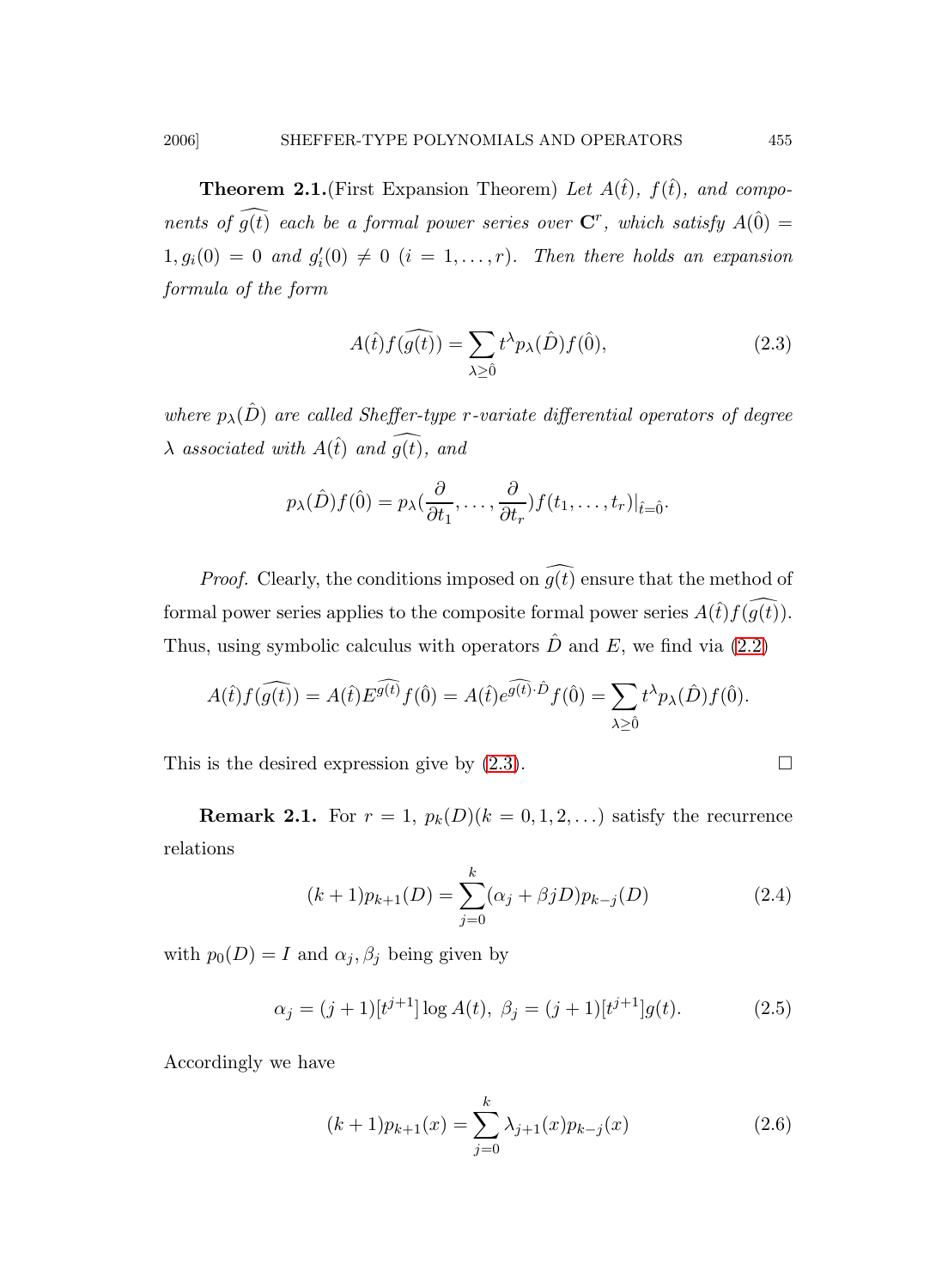where  $\lambda_{j+1}(x)$  are given by

<span id="page-5-0"></span>
$$
\lambda_{j+1}(x) = (j+1)[t^{j+1}] \log(A(t)e^{x g(t)}).
$$
 (2.7)

Thus, from  $(2.6)-(2.7)$  $(2.6)-(2.7)$  we may infer that the differential operators  $p_k(D)$ 's satisfy the relations [\(2.4\)](#page-4-2) with  $\alpha_j, \beta_j$  being defined by [\(2.5\)](#page-4-3).

**Remark 2.2.** If  $f(x) = \sum_{n=0}^{\infty} b_n x^n$  be a formal power series and  $a_{n,k} =$  $[t<sup>n</sup>]A(t)$   $(g(t))<sup>k</sup>$ , then  $A(t)f(g(t))$  yields the GF of the column of

| $a_{0,0}$ |           |           |  |  |
|-----------|-----------|-----------|--|--|
| $a_{1.0}$ | $a_{1,1}$ |           |  |  |
| $a_{2,0}$ | $a_{2,1}$ | $a_{2,2}$ |  |  |
|           |           | ٠         |  |  |

(cf. Theorem 1.1 of Shapiro, Getu, Woan and Woodson [13] and Sprugnoli [15]). From the description on the Riordan array shown as in the introduction,  $A(t)f(g(t))$  can be considered as an infinite linear combination of column sums of the array  $(A(t), g(t))$ .

Noting that formula [\(2.3\)](#page-4-0) is equivalent to the computational rule:

$$
p_{\hat{k}}(\hat{x}) := [t^k]A(\hat{t})e^{\hat{x}\cdot\widehat{g(t)}}\tag{2.8}
$$

$$
\implies p_{\hat{k}}(\hat{D})f(\hat{0}) := [t^k]A(\hat{t})f(\widehat{g(t)}).
$$
\n(2.9)

Of course the number-sequence  $\{p_{\hat{k}}(\hat{D})f(\hat{0})\}_{\hat{k}\geq \hat{0}}$  has the GF as  $A(\hat{t})f(g(\hat{t}))$ .

Several immediate consequences of Theorem 2.1 may be stated as examples as follows.

**Example 2.1.** For  $A(\hat{t}) \equiv 1$  and  $\widehat{g(t)} \equiv \hat{t}$  we see that [\(2.3\)](#page-4-0) yields the Maclaurin expansion  $f(\hat{t}) = \sum_{\lambda \geq \hat{0}} t^{\lambda} D^{\lambda} f(\hat{0})/\lambda!$ , where  $\lambda! = (\lambda_1)! \cdots (\lambda_r)!$ .

**Example 2.2.** If  $A(\hat{z}), \widehat{g(z)}$  and  $f(\hat{z})$  are entire functions with  $A(\hat{0}) =$  $1, g_i(0) = 0, g'_i(0) \neq 0$  for  $i = 1, 2, ..., r$ , then the equality [\(2.3\)](#page-4-0) holds for the entire function  $A(\hat{z})f(\widehat{g(z)})$  (with  $\hat{t}=\hat{z}$ ).

**Example 2.3.** As an example of [\(2.1\)](#page-3-0), we set  $A(t) \equiv 1$  and  $\exp(\hat{x} \cdot \hat{z})$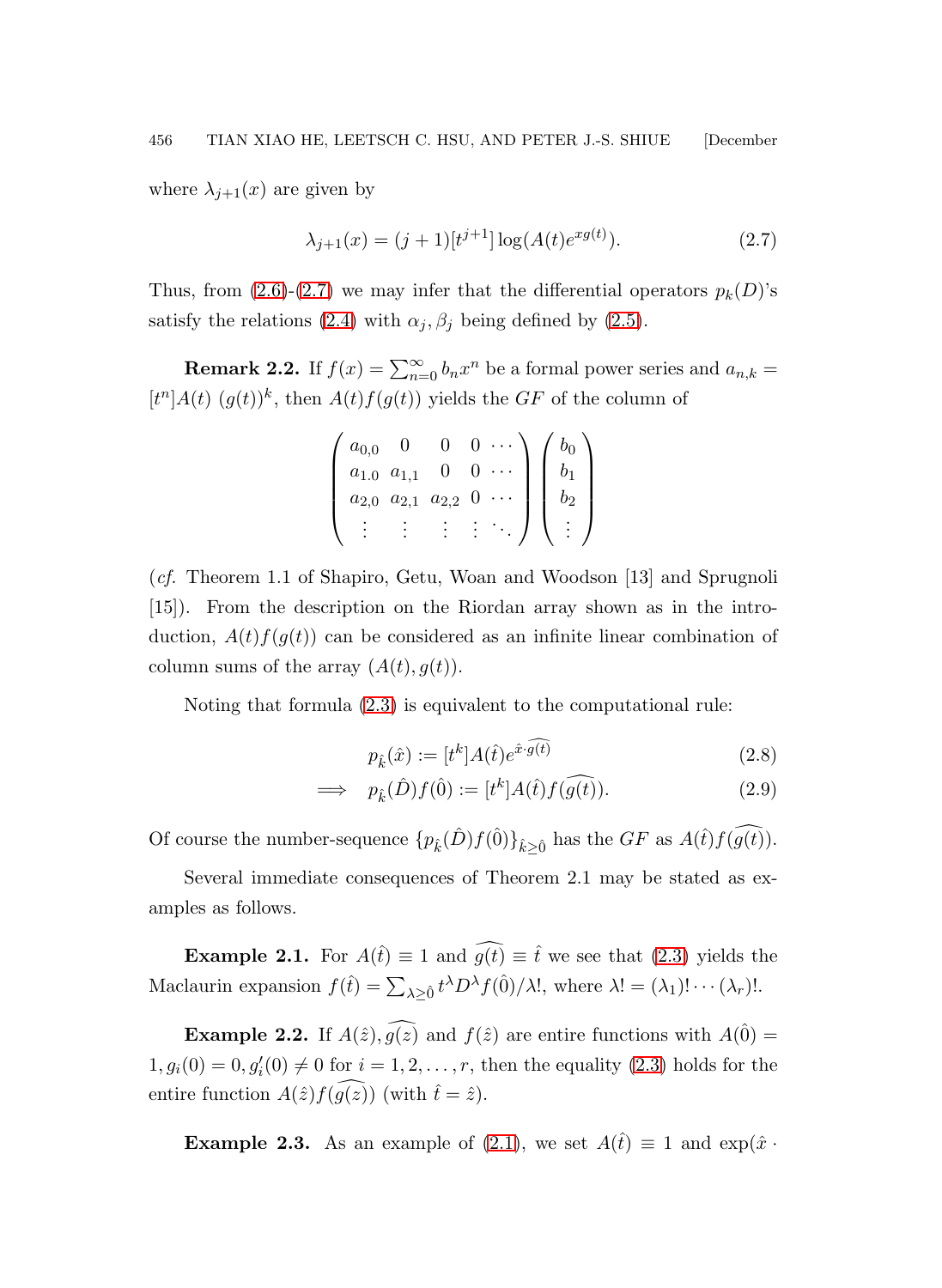$$
\widehat{g(t)} = \exp(x_1(e^{t_1} - 1) + x_2(e^{t_2} - 1) + \dots + x_r(e^{t_r} - 1)) \text{ in (2.1) and obtain}
$$

$$
e^{\hat{x} \cdot \widehat{g(t)}} = \sum_{\lambda \ge 0} \hat{\tau}_{\lambda}(\hat{x}) t^{\lambda}, \tag{2.10}
$$

where

$$
\hat{\tau}_{\lambda}(\hat{x}) = \prod_{i=1}^{r} \tau_{\lambda_j}(x_j)
$$

and  $\tau_u(s)$  is the Touchard polynomial of degree u. Hence we may call  $\hat{\tau}_\lambda(\hat{x})$ the higher dimensional Touchard polynomial of order  $\lambda$ .

Example 2.4. Sheffer-type expansion [\(2.1\)](#page-3-0) also includes the following two special cases shown as in Liu [10]. Let  $A(\hat{t}) = 2^m/(\exp{\sum_{i=1}^r t_i} + 1)^m$ ,  $g(t) = (t_1, \ldots, t_r)$ , and  $\exp(\hat{x} \cdot \hat{g}(t)) = \exp(\sum_{i=1}^r x_i t_i)$ , then the corresponding Sheffer-type expansion of  $(2.1)$ , shown as in [10], have the form

$$
A(\hat{t})e^{\hat{x}\cdot\widehat{g(t)}} = \sum_{\lambda\geq\hat{0}}\frac{E_{\lambda}^{(m)}(\hat{x})}{\lambda!}t^{\lambda},
$$

where  $E_{\lambda}^{(m)}$  $\lambda^{(m)}(\hat{x})$  ( $\lambda \geq 0$ ) is defined as the *mth* order *r*-variable Euler's polynomial in [10].

Similarly, substituting  $A(\hat{t}) = (\sum_{i=1}^r t_i)^m/(\exp{\{\sum_{i=1}^r t_i\}} - 1)^m$ ,  $g(\hat{t}) =$  $(t_1, \ldots, t_r)$ , and  $\exp(\hat{x} \cdot \hat{g}(t)) = \exp(\sum_{i=1}^r x_i t_i)$  into [\(2.1\)](#page-3-0) yields

$$
A(\hat{t})e^{\hat{x}\cdot\widehat{g(t)}} = \sum_{\lambda\geq\hat{0}}\frac{B_{\lambda}^{(m)}(\hat{x})}{\lambda!}t^{\lambda},
$$

where  $B_{\lambda}^{(m)}$  $\lambda^{(m)}(\hat{x})$  ( $\lambda \geq 0$ ) is called in [10] the mth order *r*-variable Bernoulli polynomial. Some basic properties of  $E_{\lambda}^{(m)}$  $B_{\lambda}^{(m)}(\hat{x})$  and  $B_{\lambda}^{(m)}$  $\lambda^{(m)}(\hat{x})$  were studied in [10].

**Example 2.5.** For the case  $A(\hat{t}) \equiv 1$ , the expansion [\(2.3\)](#page-4-0) is essentially equivalent to the Faa di Bruno formula. Indeed, if  $g(t) = \sum_{\hat{m} \geq (1,\dots,1)} a_{\hat{m}}$  $t^{\hat{m}}/(\hat{m})!$ , where  $a_{\hat{m}} = a^{(1)}_{m_1} \cdots a^{(r)}_{m_r}$ , it follows that  $e^{\hat{x} \cdot \widehat{g(t)}}$  may be written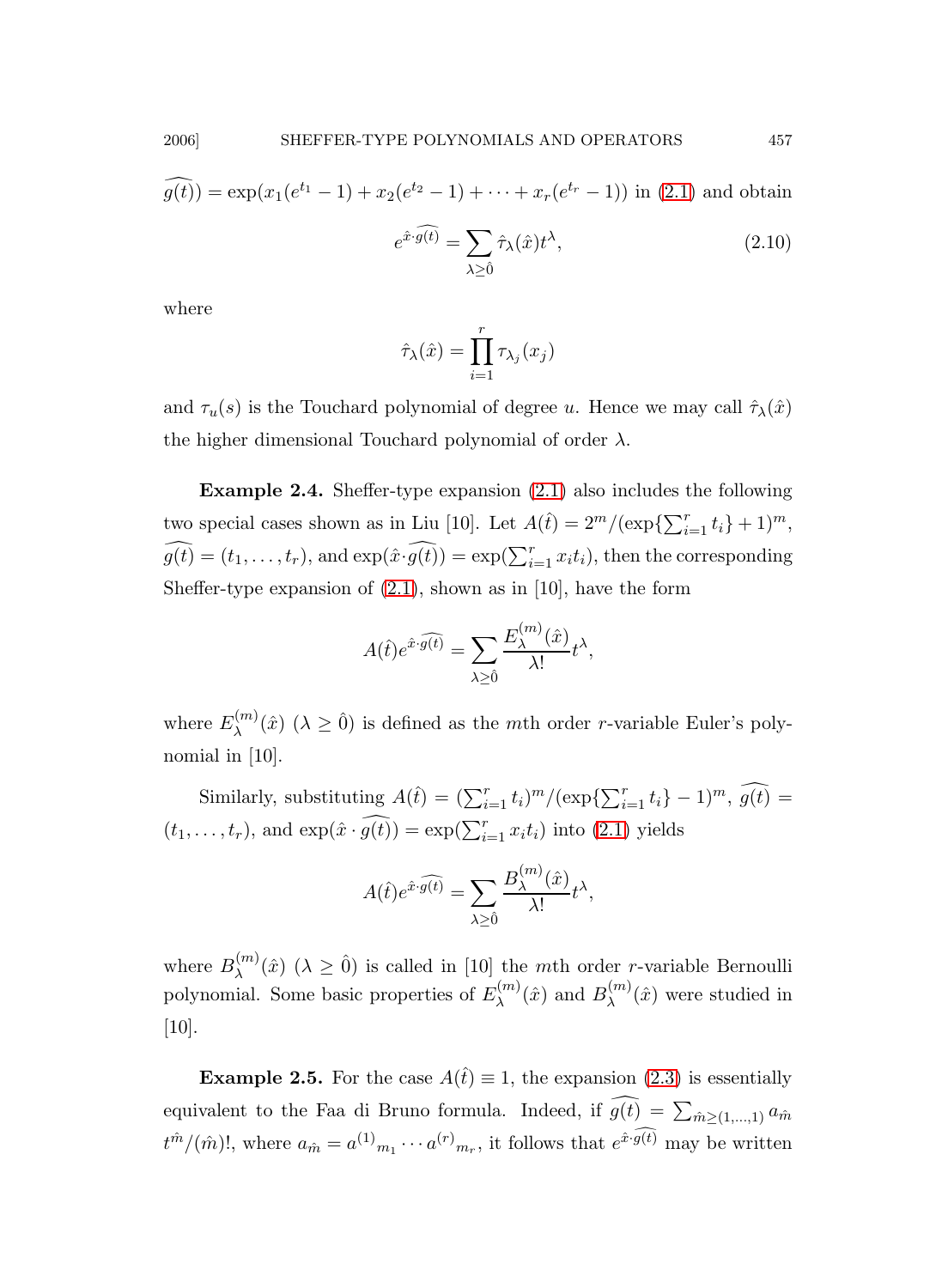in the form

<span id="page-7-0"></span>
$$
e^{\hat{x}\cdot\widehat{g(t)}} = \prod_{\ell=1}^{r} \exp\left\{x_{\ell} \sum_{m_{\ell}\geq 1} a^{(\ell)} m_{\ell} \frac{t_{\ell}^{m_{\ell}}}{m_{\ell}!} \right\}
$$

$$
= \prod_{\ell=1}^{r} \left(1 + \sum_{k_{\ell}\geq 1} \frac{t_{\ell}^{k_{\ell}}}{k_{\ell}!} \left\{ \sum_{j_{\ell}=1}^{k_{\ell}} x_{\ell}^{j_{\ell}} B_{k_{\ell}j_{\ell}}(a^{(\ell)}_{1}, a^{(\ell)}_{2}, \ldots) \right\} \right) \tag{2.11}
$$

so that

$$
p_{\lambda}(\hat{x}) = [t^{\lambda}]e^{\hat{x}\cdot\widehat{g(t)}} = \prod_{\ell=1}^r \frac{1}{\lambda_{\ell}!} \sum_{j_{\ell}=1}^{\lambda_{\ell}} x_{\ell}^{j_{\ell}} B_{\lambda_{\ell}j_{\ell}}(a^{(\ell)}_1, a^{(\ell)}_2, \ldots).
$$

Consequently we have

$$
[t^{\lambda}]f(\widehat{g(t)}) = \prod_{\ell=1}^r \frac{1}{\lambda_{\ell}!} \sum_{j_{\ell}=1}^{\lambda_{\ell}} B_{\lambda_{\ell}j_{\ell}}(a^{(\ell)}_{1}, a^{(\ell)}_{2}, \ldots) D_{\ell}^{j_{\ell}} f(\hat{0}).
$$

This is precisely the multivariate extension of the univariate Faa di Bruno formula (cf. Constantine and Savits [6] for another type extension).

$$
[(d/dt)^k f(g(t))]_{t=0} = \sum_{j=1}^k B_{kj}(g'(0), g''(0), \ldots) f^{(j)}(0). \tag{2.12}
$$

Note that  $B_{\lambda_{\ell} j_{\ell}}(a^{(\ell)}_1, a^{(\ell)}_2, \ldots)$  is the so-called incomplete Bell polynomial whose explicit expression can easily be derived from the relation [\(2.11\)](#page-7-0) (*cf.* [5] for the setting of  $r = 1$ ), namely

$$
B_{\lambda_{\ell}j_{\ell}}(a^{(\ell)}_{1}, a^{(\ell)}_{2}, \dots, a^{(\ell)}_{\lambda_{\ell}-j_{\ell}+1})
$$
  
= 
$$
\sum_{(c)} \frac{\lambda_{\ell}!}{c_{1}!c_{2}! \cdots} \left(\frac{a^{(\ell)}_{1}}{1!}\right) c_{1} \left(\frac{a^{(\ell)}_{2}}{2!}\right) c_{2} \cdots
$$
 (2.13)

where the summation extends over all integers  $c_1, c_2, \ldots \geq 0$ , such that  $c_1 + 2c_2 + 3c_3 + \cdots = k$  and  $c_1 + c_2 + \cdots = j$ .

**Example 2.6.** For  $j = 0, 1, ..., m$ , let  $f_j(t)$  be a formal power series satisfying the conditions  $f_j(0) = 0$  and  $f'_j$  $j'_j(0) \neq 0$ . Denote  $(f_j \circ f_{j-1})(t) =$  $f_j(f_{j-1}(t))(j \geq 1)$ , then the power series expansion of  $(f_m \circ f_{m-1} \circ \cdots \circ f_m)$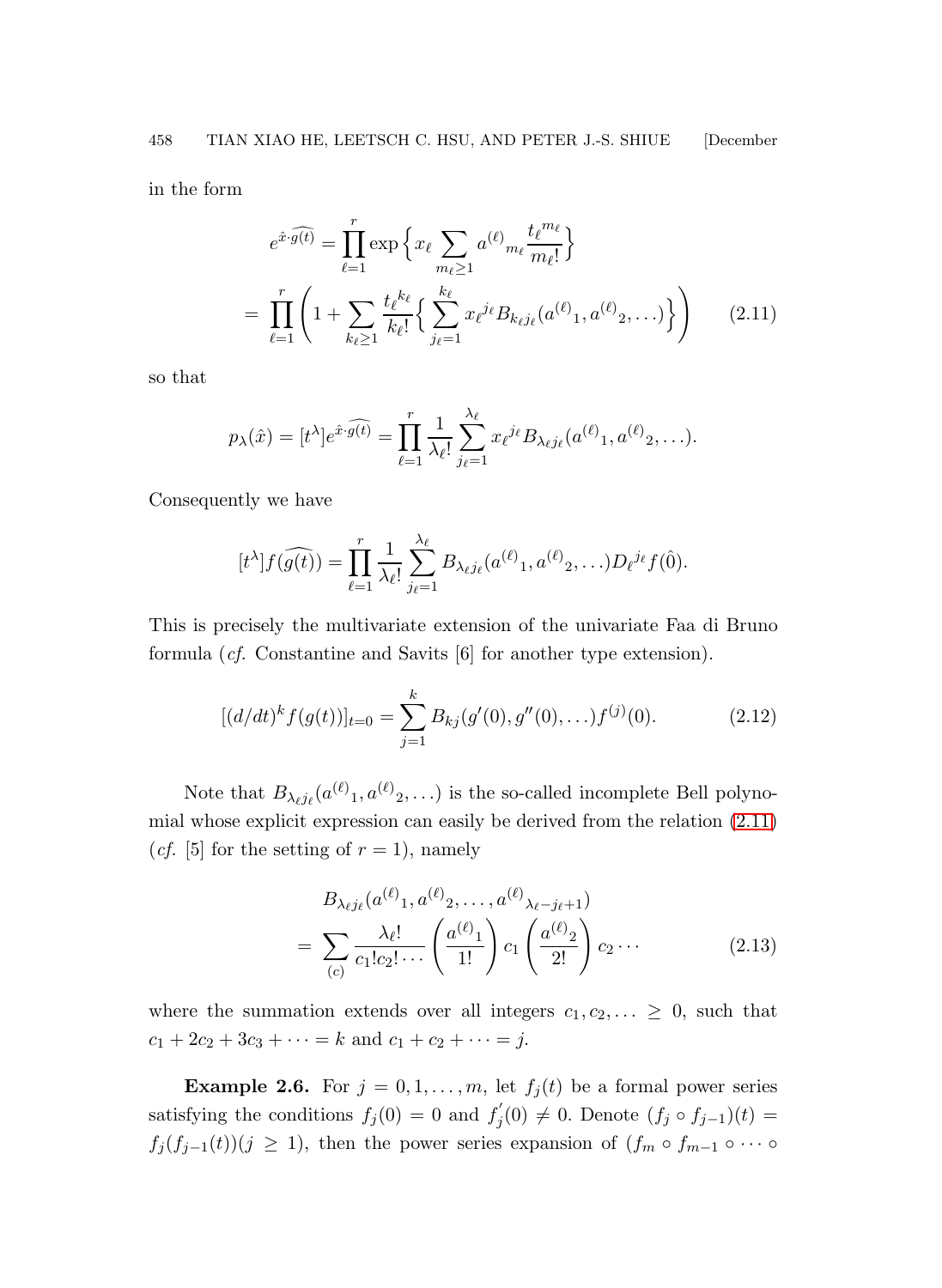$f_0(t)(m \geq 2)$  can be obtained recursively via the implicative relations

<span id="page-8-0"></span>
$$
p_{jk}(x) = [t^k]e^{x \cdot (f_j \circ \cdots \circ f_0)(t)}
$$
  
\n
$$
\implies p_{jk}(D)f_{j+1}(0) = [t^k](f_{j+1} \circ f_j \circ \cdots \circ f_0)(t),
$$
\n(2.14)

where  $1 \leq j \leq m-1$ , and  $p_{ik}(D)$  are Sheffer-type operators.

**Remark 2.3.** For any power series f with  $f(0) = 0$  and  $f'(0) \neq 0$ , the compositional inverse of f will be denoted by  $f^{\langle -1 \rangle}$  so that  $(f^{\langle -1 \rangle} \circ f(t)) =$  $(f \circ f^{-1}(t)) = t$ . Now suppose that  $f_1, \ldots$ , and  $f_m$  are given as in Example 2.6 and that

<span id="page-8-1"></span>
$$
g_m(t) = (f_m \circ f_{m-1} \circ \cdots \circ f_0)(t)
$$

is a known series, but  $f_0(t)$  is an unknown series to be determined. Certainly one may get  $f_0(t)$  via computing

$$
(f_1^{\langle -1 \rangle} \circ f_2^{\langle -1 \rangle} \circ \cdots \circ f_m^{\langle -1 \rangle} \circ g_m)(t) = f_0(t). \tag{2.15}
$$

Here it may be worth mentioning that the processes [\(2.14\)](#page-8-0) and [\(2.15\)](#page-8-1) suggest a kind of compositional power-series-techniques that could be used to devise a certain procedure for the modification of a sequence represented by the coefficient sequence of  $f_0(t)$ .

**Example 2.7.** For the case of  $r = 1$ , let  $B_n(x)$ ,  $\hat{C}_n^{(\alpha)}(x)$  and  $T_n^{(p)}(x)$ be Bernouilli, Charlier and Touchard polynomials, respectively. Then, for any given formal power series  $f(t)$  over C we have three weighted expansion formulas as follows

<span id="page-8-2"></span>
$$
\frac{t}{e^t - 1} f(t) = \sum_{n=0}^{\infty} \frac{t^n}{n!} B_n(D) f(0)
$$
\n(2.16)

$$
e^{-\alpha t} f(\log(1+t)) = \sum_{n=0}^{\infty} t^n \hat{C}_n^{(\alpha)}(D) f(0) \quad (\alpha \neq 0)
$$
 (2.17)

$$
(1-t)^{p} f(e^{t} - 1) = \sum_{n=0}^{\infty} t^{n} T_{n}^{(p)}(D) f(0) \qquad (p > 0)
$$
 (2.18)

Actually, [\(2.16\)](#page-8-2)-[\(2.18\)](#page-8-2) are just three instances drawn from the following table of special Sheffer-type polynomials,  $B_n(D), \hat{C}_n^{(\alpha)}(D)$  and  $T_n^{(p)}(D)$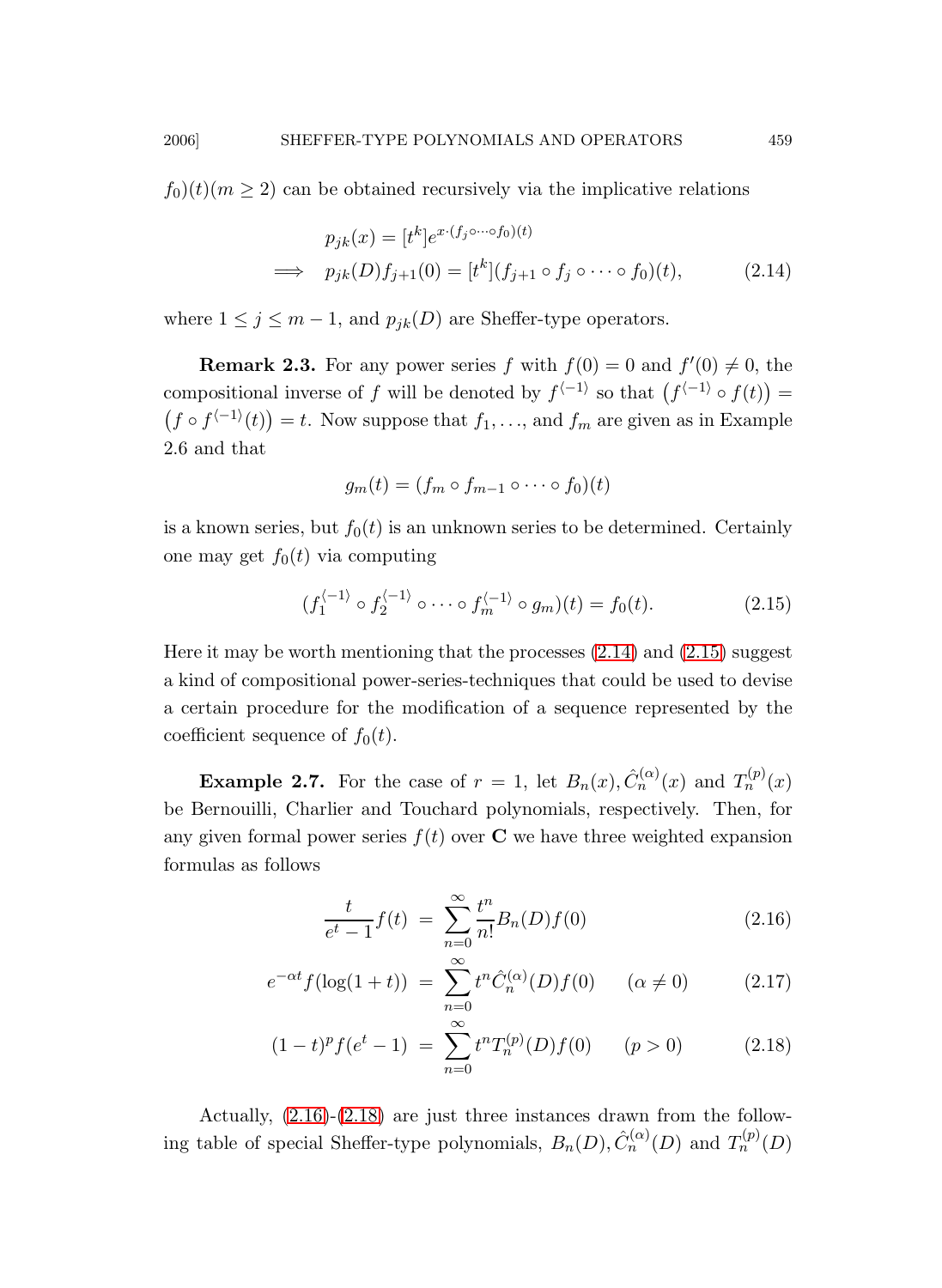| A(t)                            | g(t)                | $p_n(x)$                   | Name of polynomials |
|---------------------------------|---------------------|----------------------------|---------------------|
| $t/(e^t-1)$                     | t                   | $\frac{1}{n!}B_n(x)$       | Bernoulli           |
| $2/(e^t + 1)$                   | t                   | $\frac{1}{n!}E_n(x)$       | Euler               |
| $e^t$                           | $\log(1+t)$         | $(PC)_n(x)$                | Poisson-Charlier    |
| $e^{-\alpha t}(\alpha \neq 0)$  | $\log(1+t)$         | $\hat{C}_n^{(\alpha)}(x)$  | Charlier            |
| 1                               | $\log((1+t)/(1-t))$ | (ML) <sub>n</sub> (x)      | Mittag-Leffler      |
| $(1-t)^{-1}$                    | $\log((1+t)/(1-t))$ | $p_n(x)$                   | Pidduck             |
| $(1-t)^{-p}(p>0)$               | $t/(t-1)$           | $L_n^{(p-1)}(x)$           | Laguerre            |
| $e^{\lambda t}(\lambda \neq 0)$ | $1-e^t$             | $(Tos)_{n}^{(\lambda)}(x)$ | Toscano             |
| 1                               | $e^t-1$             | $\tau_n(x)$                | Touchard            |
| $1/(1 + t)$                     | $t/(t-1)$           | $A_n(x)$                   | Angelescu           |
| $(1-t)/(1+t)^2$                 | $t/(t-1)$           | $(De)_{n}(x)$              | Denisyuk            |
| $(1-t)^{-p}(p>0)$               | $e^t-1$             | $T_n^{(p)}(x)$             | Weighted-Touchard   |
| $(1-e^{\lambda t})^p$           | $e^t-1$             | $\frac{1}{n!} \beta_n(x)$  | <b>Boole</b>        |

may be called Bernoulli's, Charlier's and Touchard's differential operators, respectively.

The higher dimensional Touchard polynomials, Euler's polynomials, and Bernoulli polynomials are shown in Examples 2.3 and 2.4. Hence, the corresponding expansions [\(2.3\)](#page-4-0) associated with the higher dimensional polynomials can be immediately drawn. Interest readers may extend the remaining Sheffer-type polynomials shown in the above table to the setting of r-dimension, thus establishing the corresponding expansions [\(2.3\)](#page-4-0).

Remark 2.4. The general expansion formula [\(2.3\)](#page-4-0) can also be employed conversely. For instance, when  $r = 1$ , suppose that we are concerned with a summation problem of power series  $\sum_{0}^{\infty} \alpha(k) t^{k}$ , where  $\{\alpha(k)\}\$ is a given sequence of complex numbers. If there can be found three power series  $A(t), g(t)$  and  $f(t)$  (with  $A(0) = 1, g(0) = 0$ ,  $[t]g(t) \neq 0$ ) such that  $\alpha(k) =$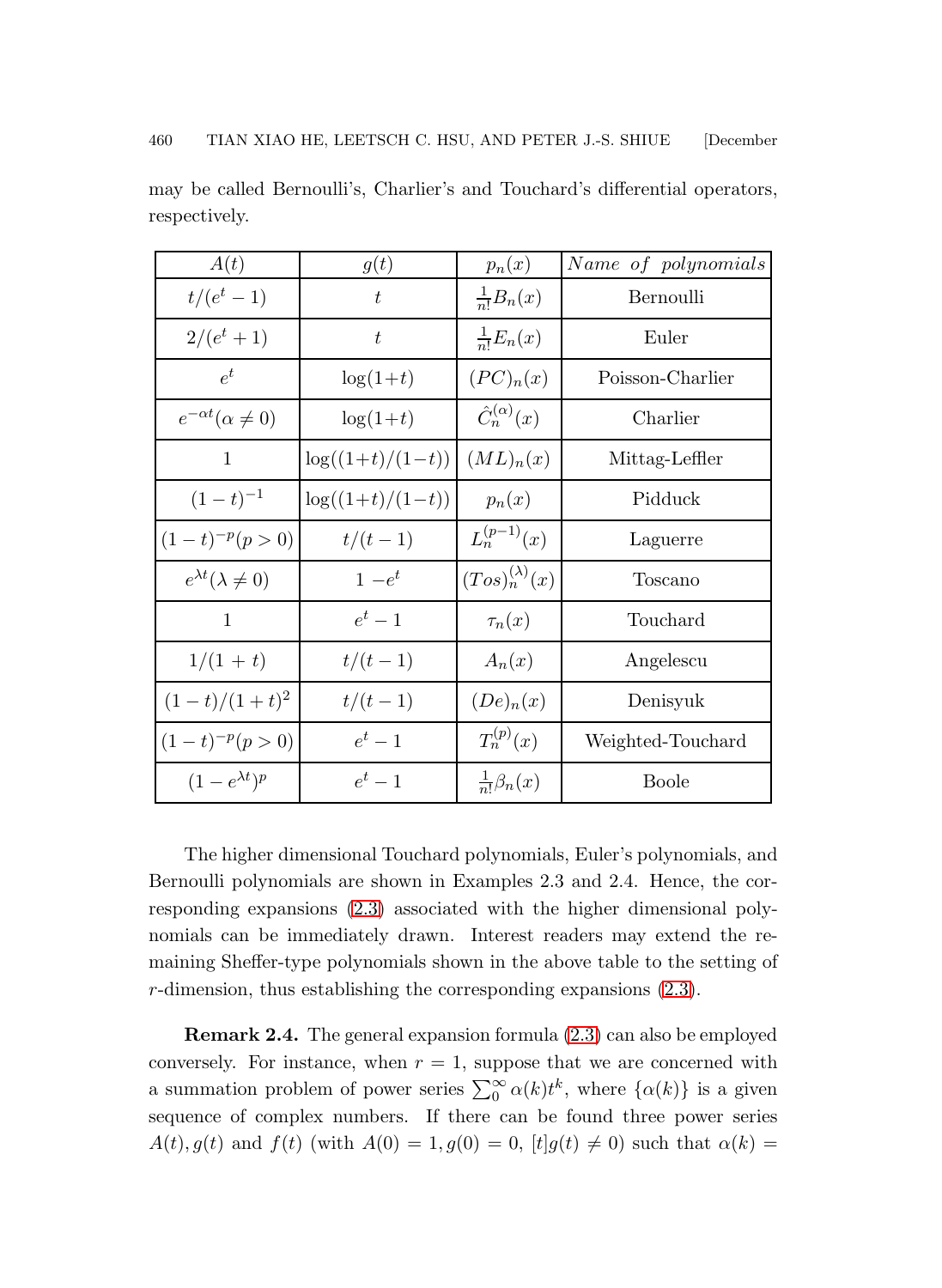$p_k(D)f(0)$ , where  $p_k(D)$  are Sheffer-type operators associated with  $A(t)$  and  $g(t)$ , then the series  $\sum_{0}^{\infty} \alpha(k) t^{k}$  can be represented by  $A(t) f(g(t))$ . In this case  $\sum_{k=0}^{\infty} \alpha(k) t^k$  is said to be  $Af(g)$ -representable. Surely, the class of  $Af(g)$ -representable series is a useful concept in the Computational Theory of Formal Series as well in the Computational Combinatorics (see [7] for different approach for  $\sum_{k\geq 0} \alpha(k)t^k$ ).

Let us discuss the convergence of the formal expansion  $(2.3)$ . We now consider the setting of  $r = 1$  and the higher dimensional case can be discussed similarly.

**Definition 2.2.** For any real or complex series  $\sum_{k=0}^{\infty} a_k$ , the Cauchy root is defined by  $\rho = \overline{\lim_{k \to \infty}} |a_k|^{1/k}$ . Clearly,  $\sum_{k=0}^{\infty} a_k$  converges absolutely whenever  $\rho < 1$ .

With the aid of Cauchy root, we have the following convergence result.

**Theorem 2.3.** Let  $\{p_k(D)f(0)\}\$  be a given sequence of numbers (in  $\mathbb R$ ) or  $\mathbb{C}$ ), and let  $\theta = \overline{\lim_{k \to \infty}} |p_k(D)f(0)|^{1/k}$ . Then for any given t with  $t \neq 0$  we have the convergent expressions [\(2.3\)](#page-4-0), provided that  $\theta < 1/|t|$ .

*Proof.* Suppose that the condition  $\theta < 1/|t|$  ( $t \neq 0$ ) is fulfilled, so that  $\theta|t| < 1$ . Hence the convergence of the series on the right-hand side of [\(2.3\)](#page-4-0) is obviously in accordance with Cauchy's root test.

# 3. Generalized Stirling Numbers and the Expansion of Entire Functions

We now introduce a kind of extended weighted Stirling-type pair in the higher dimensional setting.

**Definition 3.1.** Let  $A(t)$  and  $\widehat{g(t)}$  be a formal power series defined on  $\mathbb{C}^r$ , with  $A(\hat{0}) = 1, g_i(0) = 0$  and  $g'_i(0) \neq 0$   $(i = 1, 2, ..., r)$ . Then we have a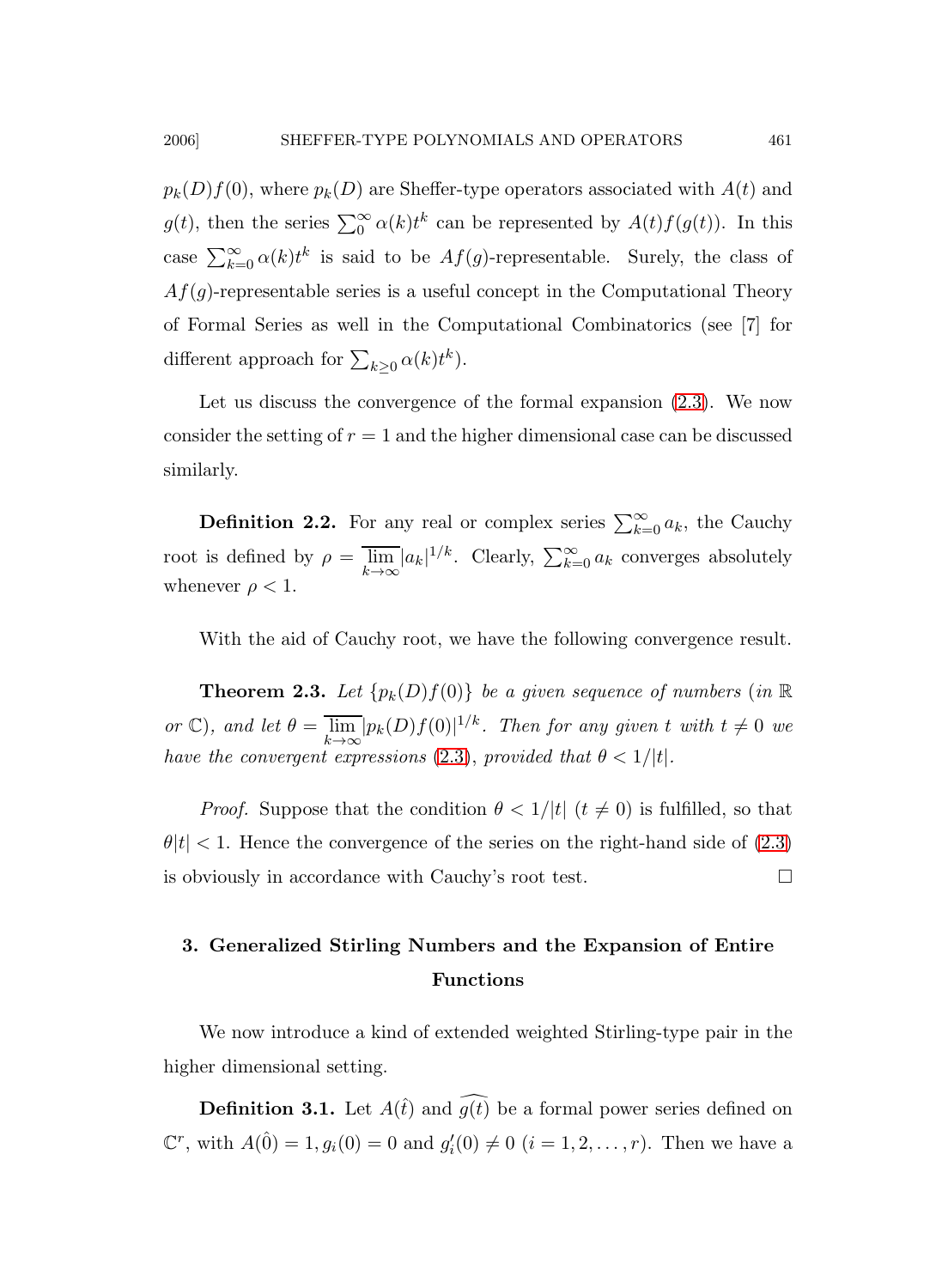multivariate weighted Stirling-type pair  $\{\sigma(\hat{n}, \hat{k}), \sigma^*(\hat{n}, \hat{k})\}$  as defined by

<span id="page-11-0"></span>
$$
\frac{1}{\hat{k}!}A(\hat{t})\prod_{i=1}^{r}(g_i(t_i))^{k_i} = \sum_{\hat{n}\geq \hat{k}}\sigma(\hat{n},\hat{k})\frac{t^{\hat{n}}}{\hat{n}!}
$$
(3.1)

$$
\frac{1}{\hat{k}!} \widehat{A(g^*(t))}^{-1} \prod_{i=1}^r (g_i^*(t_i))^{k_i} = \sum_{\hat{n} \ge \hat{k}} \sigma^*(\hat{n}, \hat{k}) \frac{t^{\hat{n}}}{\hat{n}!},\tag{3.2}
$$

where  $A(\cdot)^{-1}$  is the reciprocal of  $A(\cdot)$ ,  $\widehat{g^*(t)} = (g_1^*(t_1), g_2^*(t_2), \ldots, g_r^*(t_r)),$ and  $g_i^* = g_i^{-1}$  is the compositional inverse of  $g_i$   $(i = 1, 2, ..., r)$  with  $g_i^*(0) = 0$ ,  $[t_i]g_i^*(t_i) \neq 0$ , and  $\sigma(\hat{0}, \hat{0}) = \sigma^*(\hat{0}, \hat{0}) = 1$ . We call  $\sigma(\hat{n}, \hat{k})$  the dual of  $\sigma^*(\hat{n}, \hat{k})$  and vice versa. We will also call  $\sigma(\hat{n}, \hat{k}), \sigma^*(\hat{n}, \hat{k})$  the multivariate Riordan arrays and denote them by  $(A(\hat{t}), \widehat{g(t)})$  and  $(1/A(\widehat{g^*(t)}), \widehat{g^*(t)})$ , respectively. The multivariate weighted Stirling-type pair  $\{\sigma(\hat{n}, \hat{k}), \sigma^*(\hat{n}, \hat{k})\}$ can also be called the Riordan array pair with respect to  $A(\hat{t})$  and  $\widehat{g(t)}$ .

**Theorem 3.2.** The equations  $(3.1)$  and  $(3.2)$  imply the biorthogonality relations

<span id="page-11-1"></span>
$$
\sum_{\hat{m}\geq\hat{n}\geq\hat{k}}\sigma(\hat{m},\hat{n})\sigma^*(\hat{n},\hat{k})=\sum_{\hat{m}\geq\hat{n}\geq\hat{k}}\sigma^*(\hat{m},\hat{n})\sigma(\hat{n},\hat{k})=\delta_{\hat{m}\hat{k}}\tag{3.3}
$$

with  $\delta_{\hat{m}\hat{k}}$  denoting the Kronecker delta, i.e.,  $\delta_{\hat{m}\hat{k}} = 1$  if  $\hat{m} = \hat{k}$  and 0 otherwise. It then follows that there hold the inverse relations

<span id="page-11-2"></span>
$$
f_{\hat{n}} = \sum_{\hat{n}\geq \hat{k}\geq \hat{0}} \sigma(\hat{n}, \hat{k}) g_{\hat{k}} \Longleftrightarrow g_{\hat{n}} = \sum_{\hat{n}\geq \hat{k}\geq \hat{0}} \sigma^*(\hat{n}, \hat{k}) f_{\hat{k}}.
$$
 (3.4)

*Proof.* Transforming  $t_i$  by  $g_i^*(t_i)$  in [\(3.1\)](#page-11-0) and multiplying  $\widehat{A(g^*(t))}^{-1}(\hat{k}!)$ on both sides of the resulting equation yields

$$
t^{\hat{k}} = \sum_{\hat{n}\geq \hat{k}} \sigma(\hat{n}, \hat{k}) \frac{\hat{k}!}{\hat{n}!} A(\widehat{g^*(t)})^{-1} \prod_{i=1}^r (g_i^*(t_i))^{n_i} . \tag{3.5}
$$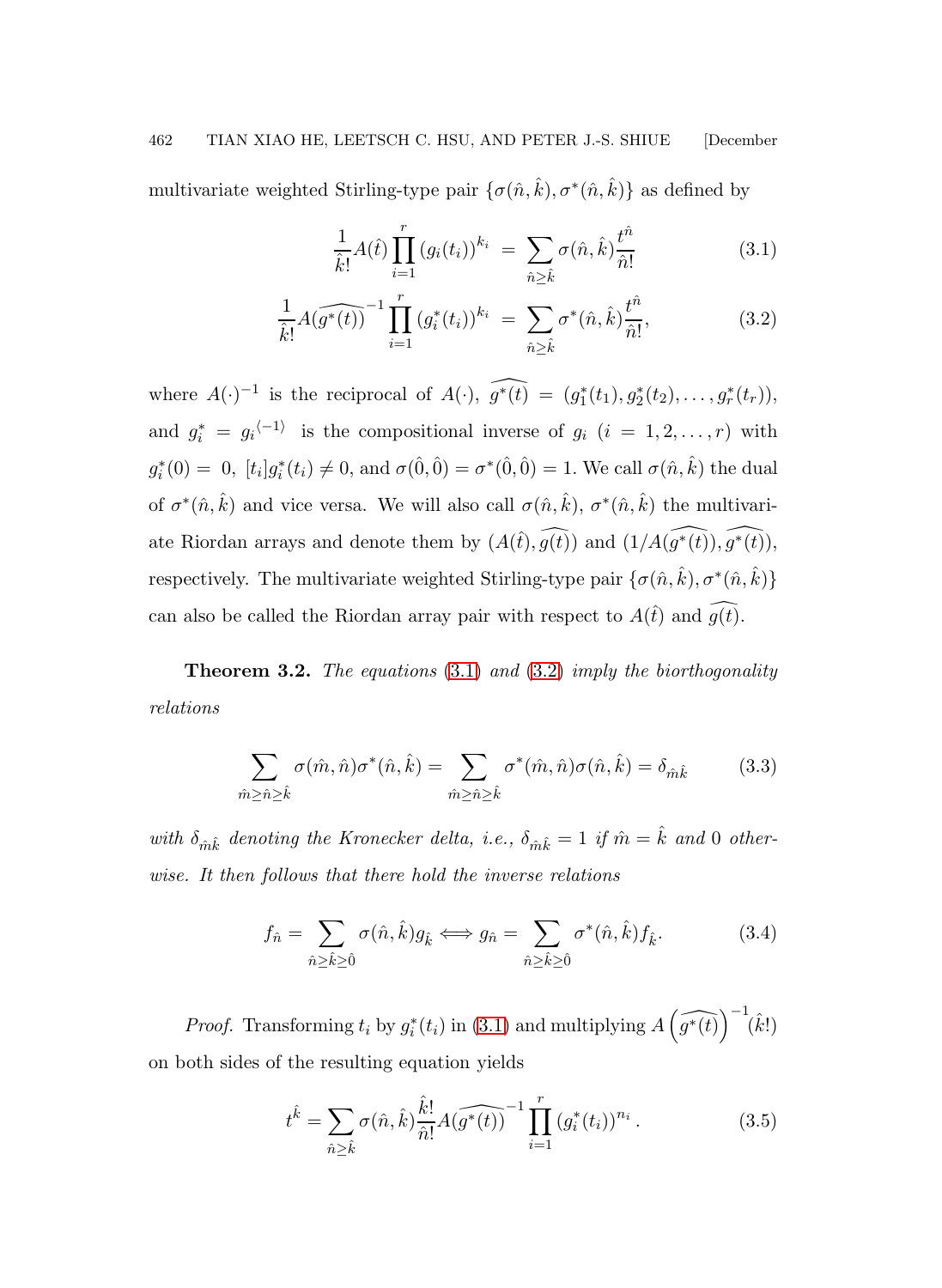By substituting [\(3.2\)](#page-11-0) into the above equation, we obtain

$$
\begin{aligned} t^{\hat k} \ & = \ & \sum_{\hat n \geq \hat k} \sigma(\hat n, \hat k) \sum_{\hat m \geq \hat n} \sigma^*(\hat m, \hat n) \frac{\hat k!}{\hat m!} t^{\hat m} \\ & = \ & \sum_{\hat m \geq \hat k} \frac{\hat k!}{\hat m!} t^{\hat m} \sum_{\hat m \geq \hat n \geq \hat k} \sigma^*(\hat m, \hat n) \sigma(\hat n, \hat k). \end{aligned}
$$

Equating the coefficients of the terms  $t^{\hat{m}}$  on the leftmost side and the rightmost side of the above equation leads [\(3.3\)](#page-11-1), and [\(3.4\)](#page-11-2) is followed immediately. This completes the proof.

From [\(3.3\)](#page-11-1), we can see that the 2r dimensional infinite matrices  $(\sigma(\hat{n}, \hat{k}))$ and  $(\sigma^*(\hat{n}, \hat{k}))$  are inverse for each other, i.e., their product is the identity matrix  $(\delta_{\hat{n},\hat{k}})_{\hat{n}\geq \hat{k}\geq \hat{0}}$ .

As an application of Theorem 3.2, we now turn to the problem for finding an expansion of a multivariate entire function  $f$  in terms of a sequence of higher Sheffer-type polynomials  $\{p_{\lambda}\}\$ . For this purpose, we establish the following expansion theorem.

Theorem 3.3.(Second Expansion Theorem) The Sheffer-type operator  $p_{\hat{n}}(\hat{D})$  defined in [\(2.3\)](#page-4-0) has an expression of the form

<span id="page-12-0"></span>
$$
p_{\hat{n}}(\hat{D}) = \frac{1}{\hat{n}!} \sum_{\hat{n} \ge \hat{k} \ge 0} \sigma(\hat{n}, \hat{k}) \hat{D}^{\hat{k}}.
$$
 (3.6)

Proof. Using the multivariate Taylor's formula and [\(3.1\)](#page-11-0) we have formally

$$
A(\hat{t})f(\widehat{g(t)}) = A(\hat{t}) \sum_{\hat{k}\geq \hat{0}} \frac{1}{\hat{k}!} \prod_{i=1}^r g_i^{k_i}(t_i) \hat{D}^{\hat{k}} f(\hat{0})
$$
  

$$
= \sum_{\hat{k}\geq 0} \Big( \sum_{\hat{n}\geq \hat{k}} \sigma(\hat{n}, \hat{k}) \frac{t^{\hat{n}}}{\hat{n}!} \Big) \hat{D}^{\hat{k}} f(\hat{0})
$$
  

$$
= \sum_{\hat{n}\geq \hat{0}} \Big( \sum_{\hat{n}\geq \hat{k}\geq \hat{0}} \sigma(\hat{n}, \hat{k}) \hat{D}^{\hat{k}} f(\hat{0}) \Big) \frac{t^{\hat{n}}}{\hat{n}!}.
$$

Thus the rightmost expression, comparing with  $(2.3)$ , leads to  $(3.6)$ .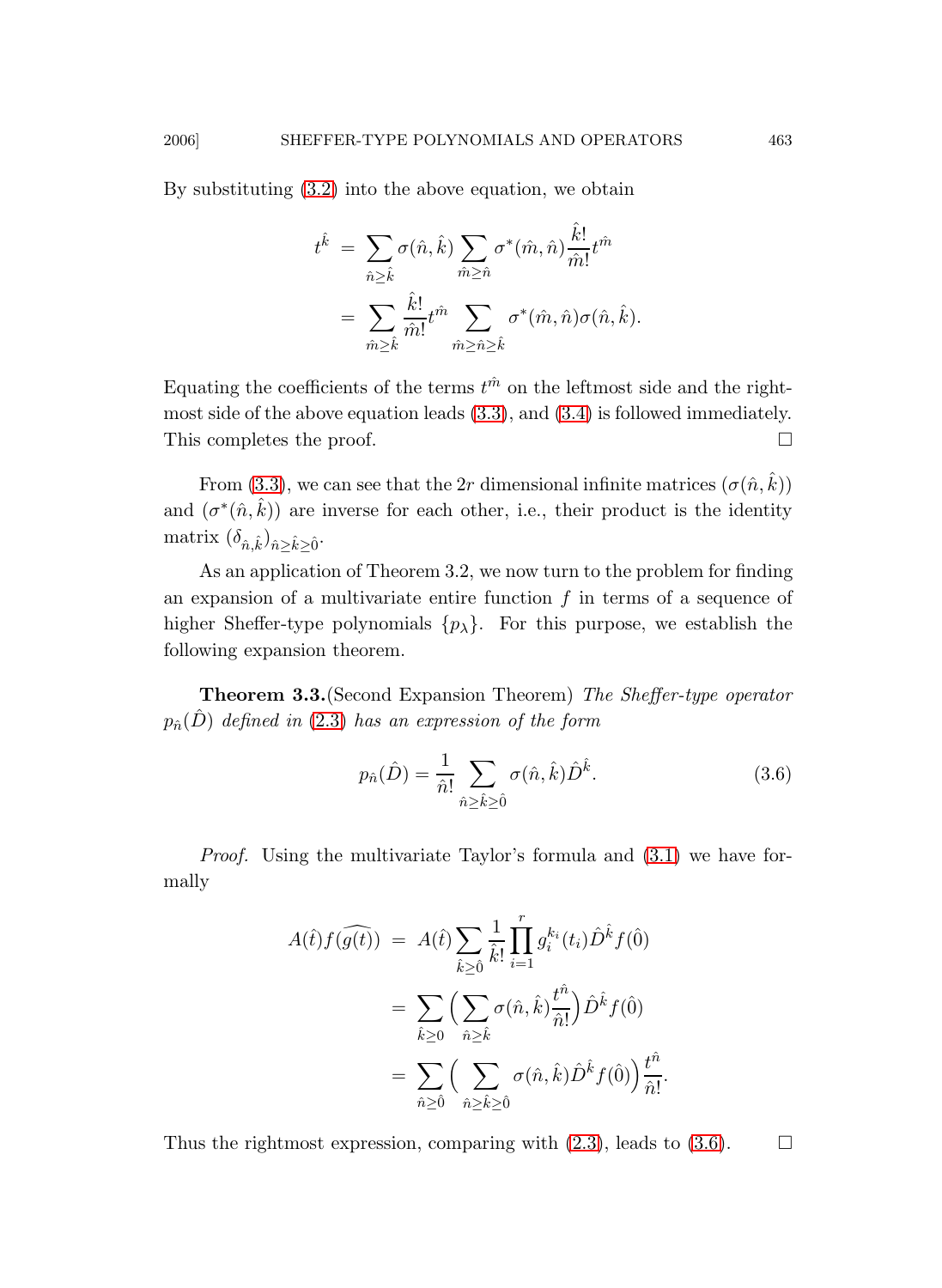We have the following corollaries from Theorem 3.3.

**Corollary 3.4.** The formula  $(2.3)$  may be rewritten in the form

<span id="page-13-2"></span>
$$
A(\hat{t})f(\widehat{g(t)}) = \sum_{\hat{n}\geq \hat{0}} \frac{t^{\hat{n}}}{\hat{n}!} \Big(\sum_{\hat{n}\geq \hat{k}\geq \hat{0}} \sigma(\hat{n},\hat{k})\hat{D}^{\hat{k}}f(\hat{0})\Big),\tag{3.7}
$$

where  $\sigma(\hat{n}, \hat{k})$ 's are defined by [\(3.1\)](#page-11-0).

Corollary 3.5. The multivariate generalized exponential polynomials related to the generalized Stirling numbers  $\sigma(\hat{n}, \hat{k})$  and  $\sigma^*(\hat{n}, \hat{k})$  are given, respectively by the following

<span id="page-13-0"></span>
$$
\hat{n}! p_{\hat{n}}(\hat{x}) = \sum_{\hat{n}\geq \hat{k}\geq \hat{0}} \sigma(\hat{n}, \hat{k}) \hat{x}^{\hat{k}} \tag{3.8}
$$

<span id="page-13-1"></span>and

$$
\hat{n}! p_{\hat{n}}^*(\hat{x}) = \sum_{\hat{n}\geq \hat{k}\geq \hat{0}} \sigma^*(\hat{n}, \hat{k}) \hat{x}^{\hat{k}}, \tag{3.9}
$$

where  $p_{\hat{n}}(\hat{x})$  and  $p_{\hat{n}}^*(\hat{x})$  are multivariate Sheffer-type polynomials associated with  $\{A(\hat{t}), \prod_{i=1}^r (g_i(t_i))^{k_i}\}$  and  $\{A(\widehat{g^*(t)})^{-1}, \prod_{i=1}^r (g_i^*(t_i))^{k_i}\}$ , respectively.

Polynomials defined by [\(3.8\)](#page-13-0) and [\(3.9\)](#page-13-1) can be considered as the higher dimensional exponential polynomials, and the corresponding numbers when  $\hat{x} = (1, \ldots, 1)$  can be called the higher dimensional Bell numbers.

Applying the inverse relations [\(3.4\)](#page-11-2) to [\(3.8\)](#page-13-0) and [\(3.9\)](#page-13-1) we get

Corollary 3.6. There hold the relations

$$
\sum_{\hat{n}\geq \hat{k}\geq \hat{0}} \sigma^*(\hat{n}, \hat{k}) \hat{k}! p_{\hat{k}}(\hat{x}) = \hat{x}^{\hat{n}} \tag{3.10}
$$

<span id="page-13-3"></span>and

$$
\sum_{\hat{n}\geq \hat{k}\geq \hat{0}} \sigma(\hat{n}, \hat{k}) \hat{k}! p_{\hat{k}}^*(\hat{x}) = \hat{x}^{\hat{n}}.
$$
\n(3.11)

These may be used as recurrence relations for  $p_{\hat{n}}(\hat{x})$  and  $p_{\hat{n}}^*(\hat{x})$  respectively with the initial conditions  $p_{\hat{0}}(\hat{x}) = p_{\hat{0}}^{*}(\hat{x}) \equiv 1$ .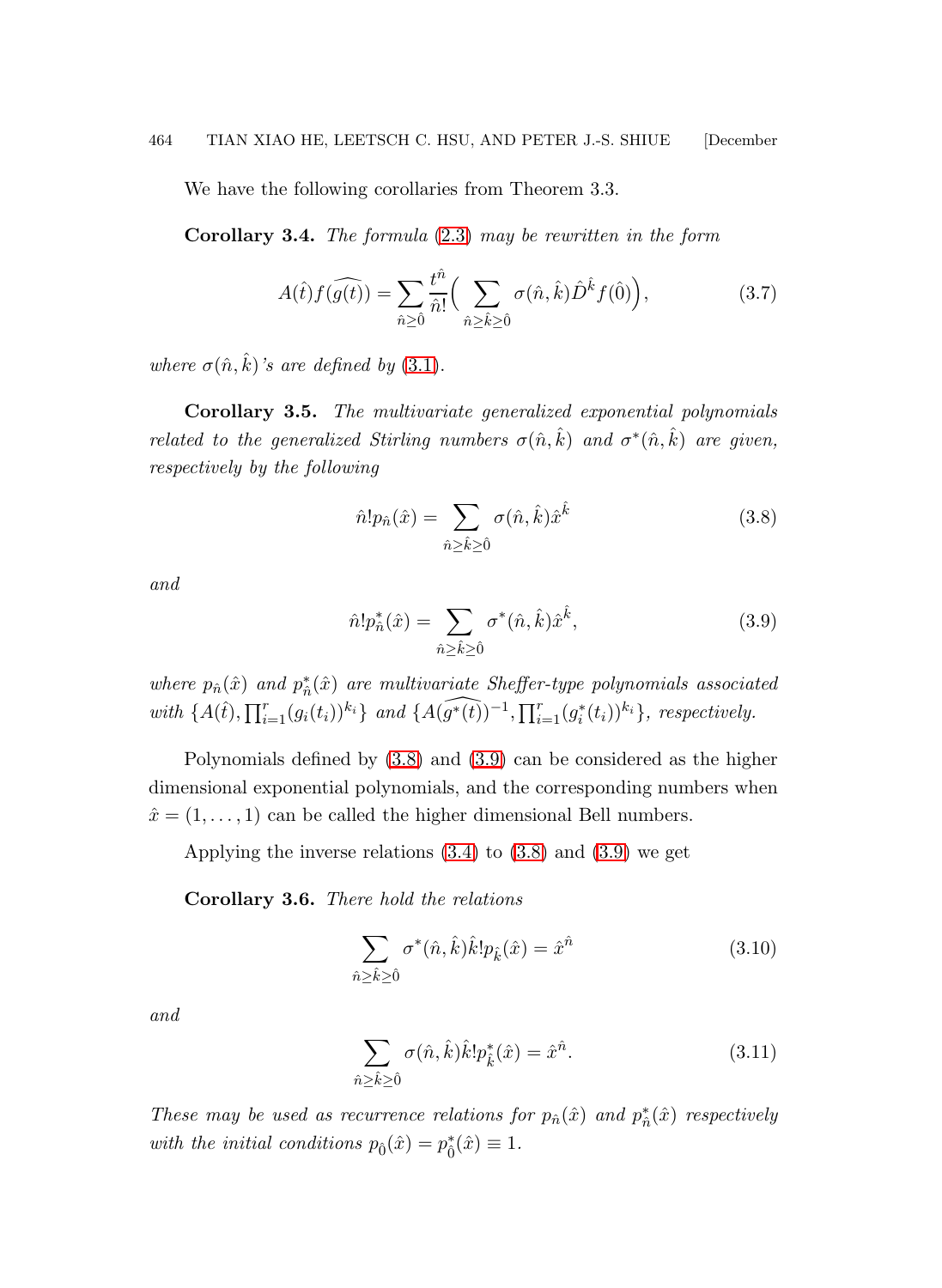Evidently [\(3.6\)](#page-12-0) and [\(3.7\)](#page-13-2) imply a higher derivative formula for  $A(\hat{t})f(\hat{g}(\hat{t}))$  at  $\hat{t}=\hat{0}$ , namely

$$
\hat{D}^{\hat{n}}(A(\hat{t})f(\widehat{g(t)}))\Big|_{\hat{t}=0} = \sum_{\hat{n}\geq \hat{k}\geq \hat{0}} \sigma(\hat{n},\hat{k})\hat{D}^{\hat{k}}f(\hat{0}) = \hat{n}!p_{\hat{n}}(\hat{D})f(\hat{0}).
$$

We now establish the following theorem.

**Theorem 3.7.** If  $f(\hat{z})$  is a multivariate entire function defined on  $\mathbb{C}^r$ , then we have the formal expansion of f in terms of a sequence of multivariate Sheffer-type polynomials  $\{p_{\hat{k}}\}$  as

<span id="page-14-3"></span>
$$
f(\hat{z}) = \sum_{\hat{k}\geq 0} \alpha_{\hat{k}} p_{\hat{k}}(\hat{z}),\tag{3.12}
$$

<span id="page-14-0"></span>where

$$
\alpha_{\hat{k}} = \sum_{\hat{n}\geq \hat{k}} \frac{\hat{k}!}{\hat{n}!} \sigma^*(\hat{n}, \hat{k}) \hat{D}^{\hat{n}} f(\hat{0}) \tag{3.13}
$$

<span id="page-14-1"></span>or

$$
\alpha_{\hat{k}} = \Lambda_{\hat{k}}(\hat{D})f(\hat{0})\tag{3.14}
$$

<span id="page-14-2"></span>with

$$
\Lambda_{\hat{k}}(\hat{D}) = \sum_{\hat{n}\geq \hat{k}} \frac{\hat{k}!}{\hat{n}!} \sigma^*(\hat{n}, \hat{k}) \hat{D}^{\hat{n}}.
$$
\n(3.15)

*Proof.* Let  $f(\hat{z})$  be a multivariate entire function defined on  $\mathbb{C}^r$ , then, we can write its Taylor's series expansion as

$$
f(\hat{z}) = \sum_{\hat{n}\geq \hat{0}} \frac{\hat{D}^{\hat{n}} f(\hat{0})}{\hat{n}!} \hat{z}^{\hat{n}} = \sum_{\hat{n}\geq \hat{0}} \frac{\hat{D}^{\hat{n}} f(\hat{0})}{\hat{n}!} \sum_{\hat{n}\geq \hat{k}\geq \hat{0}} \sigma^*(\hat{n}, \hat{k}) \hat{k}! p_{\hat{k}}(\hat{z})
$$
  
= 
$$
\sum_{\hat{k}\geq \hat{0}} p_{\hat{k}}(\hat{z}) \hat{k}! \sum_{\hat{n}\geq \hat{k}} \frac{1}{\hat{n}!} \sigma^*(\hat{n}, \hat{k}) \hat{D}^{\hat{n}} f(\hat{0}) = \sum_{\hat{k}\geq \hat{0}} \alpha_{\hat{k}} p_{\hat{k}}(\hat{z}),
$$

where  $\alpha_{\hat{k}}$  can be written as the forms of [\(3.13\)](#page-14-0) or [\(3.14\)](#page-14-1)-[\(3.15\)](#page-14-2), which completes the proof of the theorem.  $\Box$ 

Remark 3.1. From [\(3.13\)](#page-14-0), it is easy to derive Boas-Buck formulas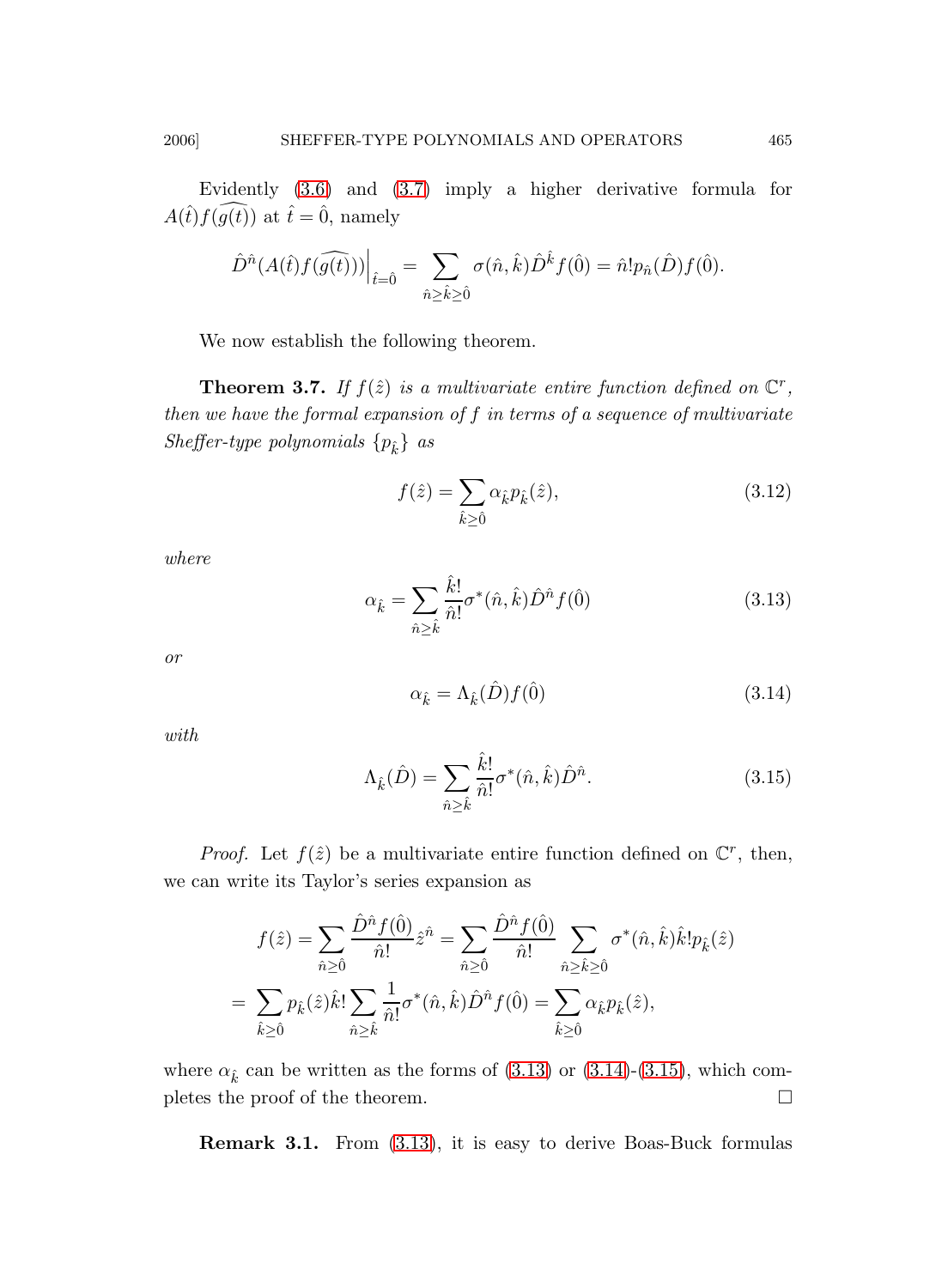$(7.3)$  and  $(7.4)$   $(cf. [2])$  of the coefficients of the series expansion of an entire function in terms of polynomial  $p_k(z)$ . Indeed, for the fixed k, using [\(3.13\)](#page-14-0), [\(3.2\)](#page-11-0), and Cauchy's residue theorem yields

$$
\alpha_k = \sum_{n=k}^{\infty} \frac{k!}{n!} \sigma^*(n, k) f^{(n)}(0) = \sum_{n=k}^{\infty} [t^n] \left( A(g^*(t))^{-1} (g^*(t))^k \right) f^{(n)}(0)
$$
  
\n
$$
= \frac{1}{2\pi i} \oint_{\Gamma} \sum_{n=k}^{\infty} \frac{(g^*(t))^k}{A(g^*(t))t^{n+1}} f^{(n)}(0) dt
$$
  
\n
$$
= \frac{1}{2\pi i} \oint_{\Gamma} \frac{(g^*(t))^k}{A(g^*(t))} \left( \sum_{n=k}^{\infty} \frac{f^{(n)}(0)}{t^{n+1}} \right) dt
$$
  
\n
$$
= \frac{1}{2\pi i} \oint_{\Gamma} \frac{(g^*(t))^k}{A(g^*(t))} \left( \sum_{n=k}^{\infty} \frac{n!f_n}{t^{n+1}} \right) dt = \frac{1}{2\pi i} \oint_{\Gamma} \frac{(g^*(\zeta))^k}{A(g^*(\zeta))} F(\zeta) d\zeta,
$$

where  $F(\zeta)$  is the Borel's transform of  $\{f_n = f^{(n)}(0)/n!\}.$ 

We now give two algorithms to derive the series expansion [\(3.12\)](#page-14-3) in terms of a Sheffer-type polynomial set  $\{p_n(x)\}_{n\in\mathbb{N}}$ .

### Algorithm 3.1.

- Step 1 For given Sheffer-type polynomial  $\{p_n(x)\}_{n\in\mathbb{N}}$ , we determine its  $GF$ pair  $(A(t), g(t))$  and the compositional inverse  $g^*(t)$  of  $g(t)$ .
- Step 2 Use [\(3.2\)](#page-11-0) to evaluate set  $\{\sigma^*(n,k)\}_{n\geq k}$  and substitute it into [\(3.13\)](#page-14-0) to find  $\alpha_k$   $(k \geq 0)$ .

### Algorithm 3.2

- Step 1. For given Sheffer-type polynomial  $\{p_n(x)\}_{n\in\mathbb{N}}$ , apply [\(3.8\)](#page-13-0) to obtain set  $\{\sigma(n,k)\}_{n\geq k\geq 0}$ .
- Step 2. Use [\(3.3\)](#page-11-1) to solve for set  $\{\sigma^*(n,k)\}_{n\geq k}$  and substitute it into [\(3.13\)](#page-14-0) to find  $\alpha_k$   $(k \geq 0)$ .

It is easy to see the equivalence of the two algorithms. However, the first algorithm is more readily applied than the second one.

**Example 3.1.** If  $p_n(x) = x^n/n!$ , then the corresponding GF pair is  $(A(t), g(t)) = (1, t)$ . Hence, noting  $g^*(t) = t$  and  $A(g^*(t))^{-1} = 1$ , from [\(3.2\)](#page-11-0)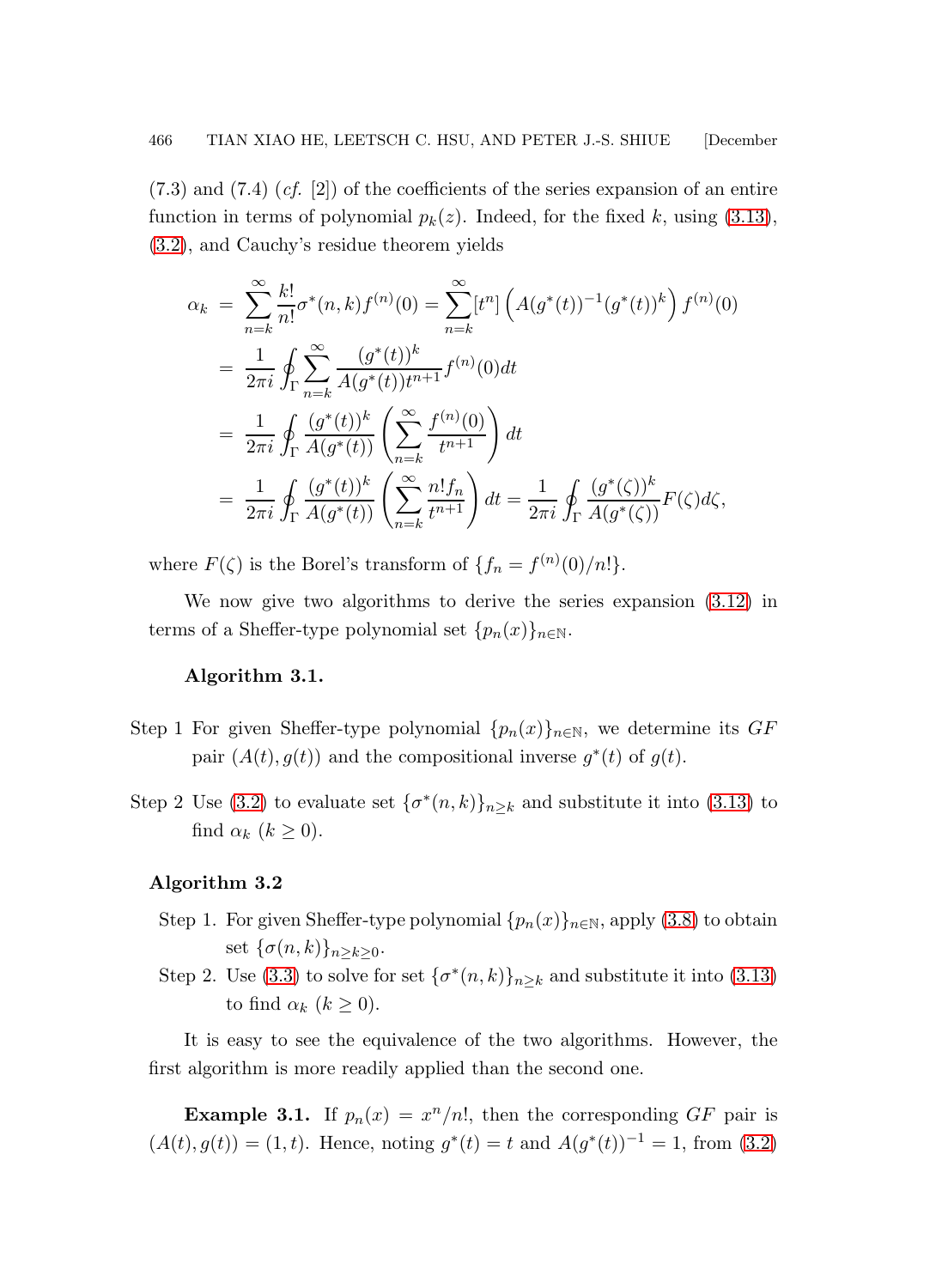we have

$$
\sigma^*(\hat{n}, \hat{k}) = \delta_{n,k},
$$

the Kronecker delta. Therefore

$$
\alpha_k = \sum_{n=k}^{\infty} \frac{k!}{n!} \sigma^*(n, k) f^{(n)}(0) = f^{(k)}(0)
$$

and the expansion of  $f$  is its Maclaurin expansion.

Example 3.2. We now use Algorithm 3.1 to find the expansion of an entire function in terms of Bernoulli polynomials.

Since the GF of the Bernoulli polynomials is  $A(t) \exp(xg(t))$  with  $A(t) =$  $t/(e^t-1)$  and  $g(t) = t$ , we have the compositional inverse of  $g(t)$  as  $g^*(t) = t$ and

$$
A(g^*(t))^{-1} = (e^t - 1)/t.
$$

Hence from [\(3.2\)](#page-11-0) we can present

$$
\frac{1}{k!}A(g^*(t))^{-1}(g^*(t))^k = \frac{1}{k!}(e^t - 1)t^{k-1} = \frac{1}{k!} \sum_{n=1}^{\infty} \frac{t^{n+k-1}}{n!}
$$

$$
= \sum_{n=k}^{\infty} \frac{1}{k!(n-k+1)!}t^n = \sum_{n=k}^{\infty} \frac{1}{n+1} \binom{n+1}{k} \frac{t^n}{n!}.
$$

Hence  $\sigma^*(\hat{n}, \hat{k}) = \binom{n+1}{k}$  $\binom{+1}{k}/(n+1)$ . Substituting this expression into [\(3.13\)](#page-14-0) yields

$$
\alpha_k = \sum_{n=k}^{\infty} \frac{k!}{n!} \sigma^*(\hat{n}, \hat{k}) f^{(n)}(0) = \sum_{n=k}^{\infty} \frac{k!}{(n+1)!} {n+1 \choose k} f^{(n)}(0).
$$

Noting  $f(t) = \sum_{n=0}^{\infty} f^{(n)}(0)t^n/n!$  formally, for  $k = 0$ , we can write  $\alpha_0$  as

$$
\alpha_0 = \sum_{n=0}^{\infty} \frac{1}{(n+1)!} f^{(n)}(0) = \int_0^1 f(t) dt
$$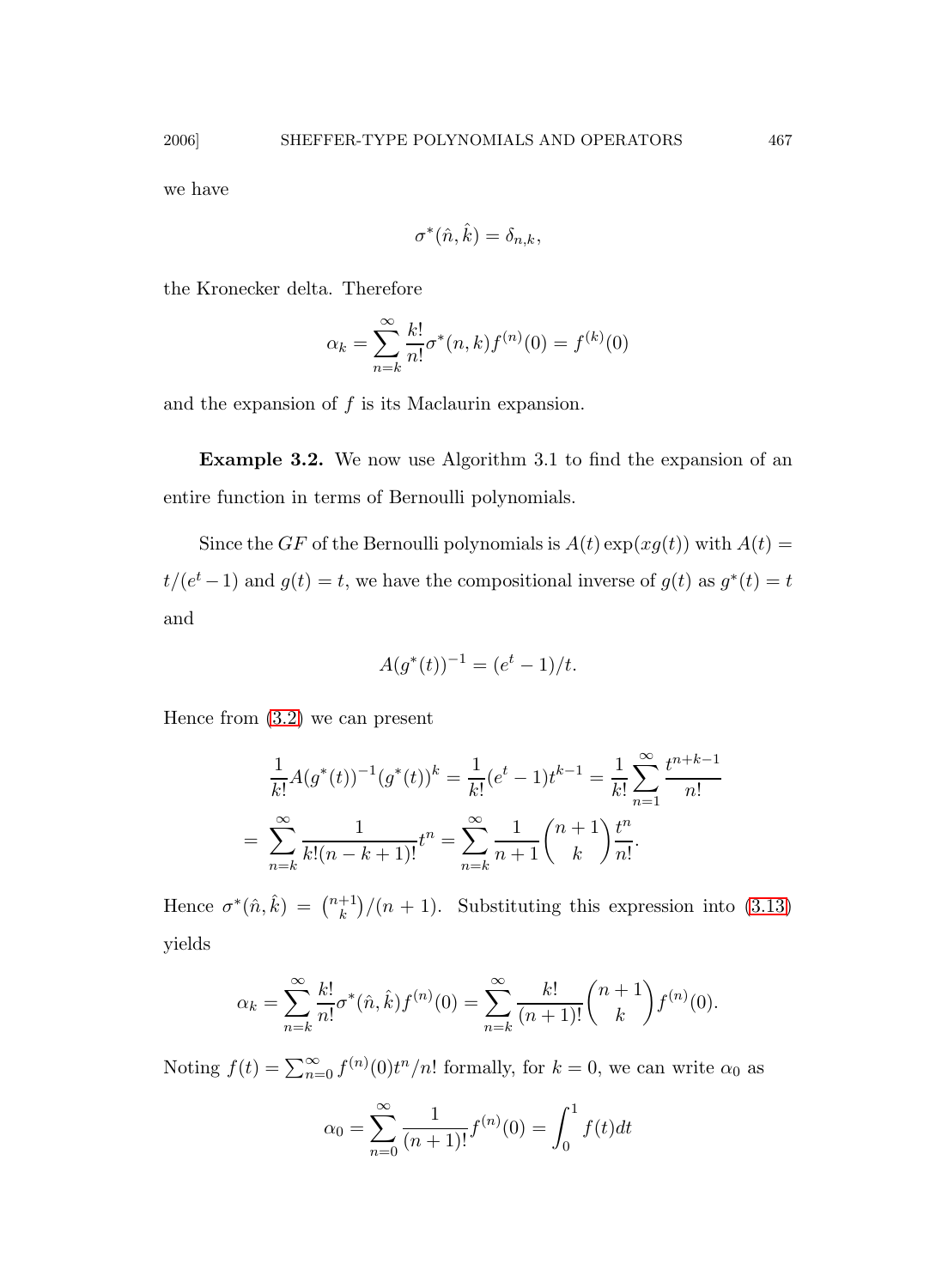and for  $k > 0$  we have

$$
\alpha_k = \sum_{n=k}^{\infty} \frac{1}{(n-k+1)!} f^{(n)}(0) = \sum_{n=k-1}^{\infty} \frac{1}{(n-k+1)!} f^{(n)}(0) - f^{(k-1)}(0)
$$
  
= 
$$
\sum_{n=k-1}^{\infty} \frac{f^{(n)}(0)}{n!} D_x^{k-1} x^n \Big|_{x=1} - f^{(k-1)}(0)
$$
  
= 
$$
f^{(k-1)}(1) - f^{(k-1)}(0),
$$

which are exactly the expressions of the expansion coefficients obtained on page 29 of [2], which were derived by using contour integrals.

**Example 3.3.** Let  $p_n(x)$  be the Laguerre polynomial with its  $GF$ pair  $(A(t), g(t)) = ((1-t)^{-p}, t/(t-1)), p > 0$ , then  $g^*(t) = t/(t-1)$  and  $A(g^*(t))^{-1} = (1-t)^{-p}$ . Thus, using a similar argument of Example 3.2, we obtain

$$
\sigma^*(n,k) = (-1)^k \frac{n!}{k!} \binom{n+p-1}{n-k}.
$$

Hence, the coefficients of the corresponding expansion  $(3.12)$  can be written as

$$
\alpha_k^{(p)} = \sum_{n=k}^{\infty} \frac{k!}{n!} \sigma^*(n,k) f^{(n)}(0) = \sum_{n=k}^{\infty} (-1)^k {n+p-1 \choose n-k} f^{(n)}(0)
$$

for  $k = 0, 1, ...$ 

Example 3.4. If expansion basis polynomials are Angelescu polynomial,  $A_n(x)$   $(n \in \mathbb{N})$ , then their GF pair is  $(A(t), g(t)) = (1/(1+t), t/(t-1))$ and the dual  $\sigma^*(n,k)$  can be found as follows:

$$
\sigma^*(n,k) = (-1)^{k+1} n! \left[ 2\binom{n-1}{k} - \binom{n}{k} \right].
$$

Substituting the above expression of  $\sigma^*(n,k)$  into [\(3.13\)](#page-14-0) yields the coefficients of expansion [\(3.12\)](#page-14-3) as

$$
\alpha_k = \sum_{n=k}^{\infty} (-1)^{k+1} k! \left[ 2 \binom{n-1}{k} - \binom{n}{k} \right] f^{(n)}(0)
$$

for  $k = 0, 1, ...$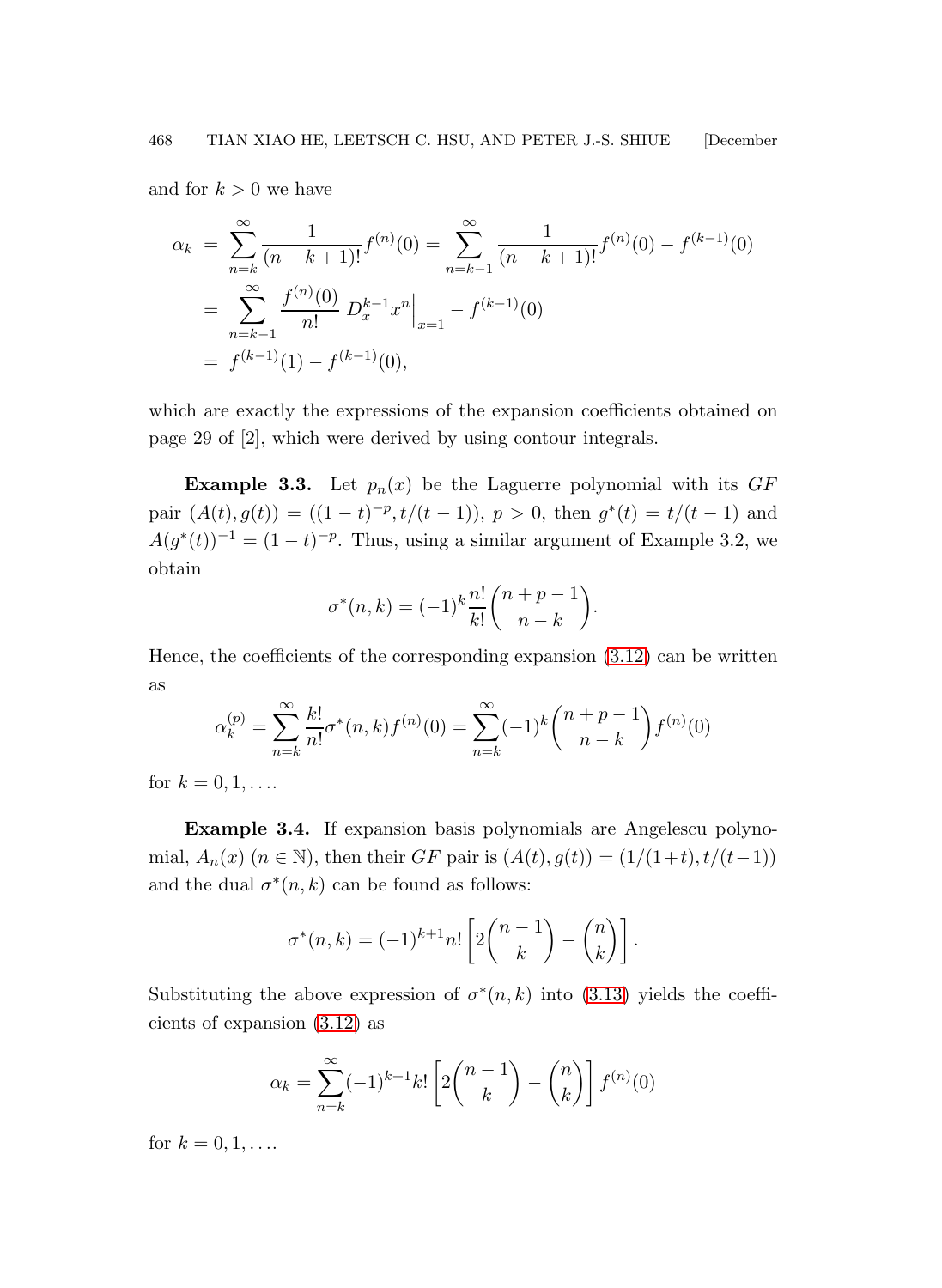Remark 3.2. The partial sum in [\(3.12\)](#page-14-3) can be used to approximate the entire function  $f(\hat{z})$ . However, the corresponding remainder and error bound remain to be further investigated.

## 4. More Applications and Selected Examples

Here we shall mention several examples in order to indicate some applications of what has been developed in §2−§3. In order to compare some of them with the well-known results, we only consider the applications in the univariate setting,  $r = 1$ .

**Example 4.1.** Taking  $A(t) \equiv 1, g(t) = \log(1+t)$ , so that  $g^*(t) = e^t - 1$ , we see that  $(3.8)-(3.9)$  $(3.8)-(3.9)$  of Corollary 3.5 yield

<span id="page-18-0"></span>
$$
n! \binom{x}{n} = (x)_n = \sum_{k=0}^{n} S_1(n,k) x^k \tag{4.1}
$$

$$
n!\tau_n(x) = \sum_{k=0}^n S_2(n,k)x^k,
$$
\n(4.2)

where  $\tau_n(x)$  is the Touchard polynomials mentioned in Example 2.3. Here [\(4.1\)](#page-18-0) is a familiar expression defining Stirling numbers of the first kind.  $(4.2)$  shows that the GF of Stirling numbers of the second kind is just the Touchard polynomial apart from a constant factor n!.

**Example 4.2.** Taking  $A(t) \equiv 1, g(t) = e^t - 1$  and  $f(t) = e^t$ , we find that Corollary 3.4 gives

<span id="page-18-1"></span>
$$
e^{e^{t-1}} = \sum_{n=0}^{\infty} (\sum_{k=0}^{n} S_2(n, k)) \frac{t^n}{n!},
$$
\n(4.3)

where the inner sum contained in the RHS of  $(4.3)$  represents Bell numbers  $W_n$ . Thus  $(4.3)$  is just the well-known formula

$$
e^{e^{t-1}} = \sum_{n=0}^{\infty} W_n \frac{t^n}{n!}.
$$
\n(4.4)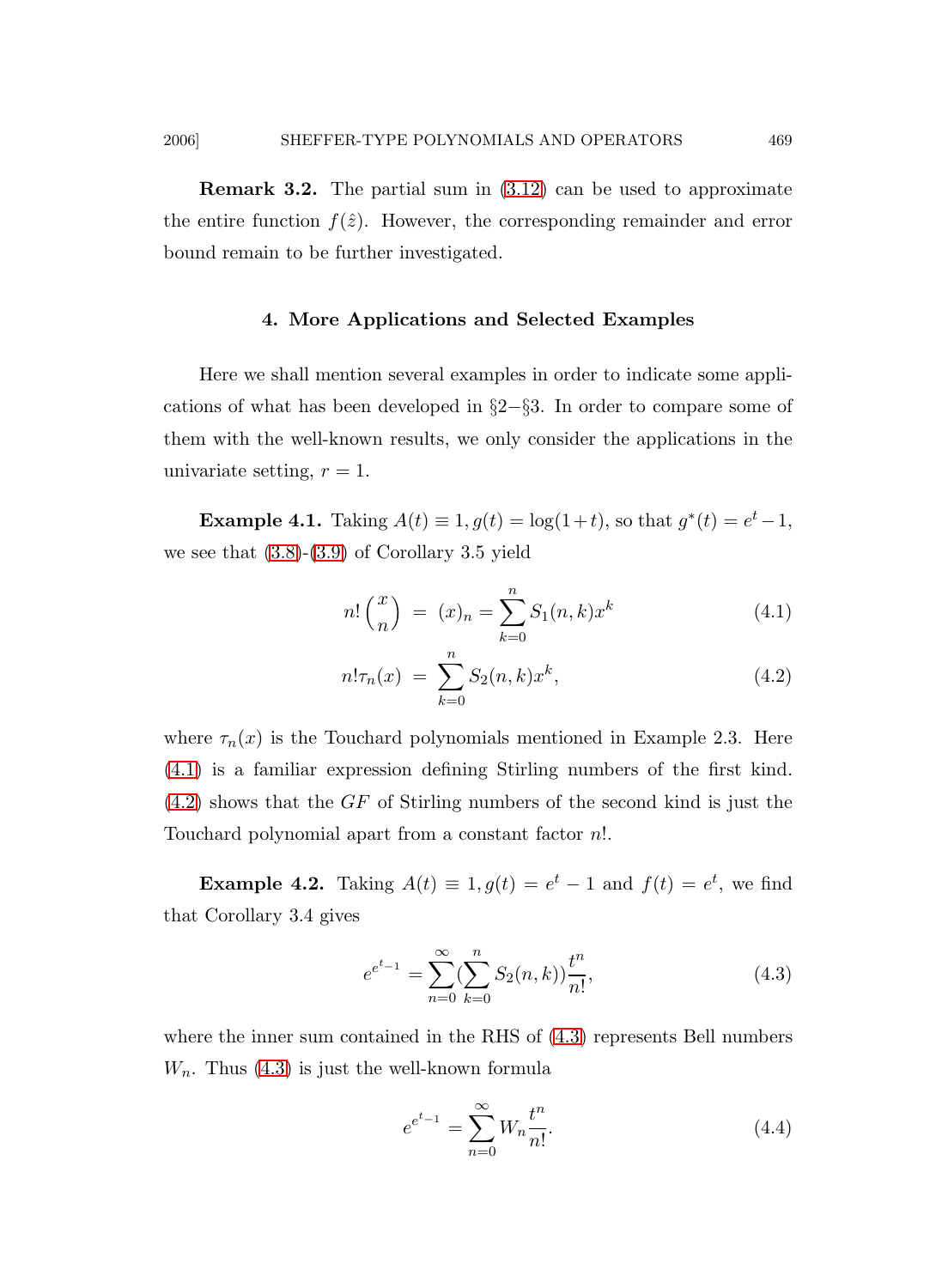**Example 4.3.** The inverse expression of  $(4.2)$  is given by

<span id="page-19-0"></span>
$$
\sum_{k=0}^{n} S_1(n,k)k!\tau_k(x) = x^n.
$$
\n(4.5)

Actually this follows easily from [\(3.11\)](#page-13-3). Note that  $n! \tau_n(1) = W_n$ . Thus [\(4.5\)](#page-19-0) implies

$$
\sum_{k=0}^{n} S_1(n,k)W_k = 1.
$$
\n(4.6)

This seems to be a "strange identity", not easily found in the combinatorial literature.

Example 4.4. There are two kinds of weighted Stirling numbers,  $S_1^{(\alpha)}$  $S_1^{(\alpha)}(n,k)$  and  $S_2^{(\alpha)}$  $\chi_2^{(\alpha)}(n,k)$ , defined by (*cf.* Carlitz [4] and Howard [8])

<span id="page-19-1"></span>
$$
\frac{1}{k!}e^{-\alpha t}(\log(1+t))^k = \sum_{n=k}^{\infty} \frac{t^n}{n!} S_1^{(\alpha)}(n,k)
$$
\n(4.7)

$$
\frac{1}{k!}e^{\alpha t}(e^t - 1)^k = \sum_{n=k}^{\infty} \frac{t^n}{n!} S_2^{(\alpha)}(n, k),
$$
\n(4.8)

where  $\alpha \neq 0$ . Comparing with [\(3.1\)](#page-11-0) and [\(3.2\)](#page-11-0) we have here

$$
A(t) = e^{-\alpha t}, g(t) = \log(1+t), g^*(t) = e^t - 1.
$$

Note that  $S_1^{(\alpha)}$  $S_1^{(\alpha)}(n,k)$  and  $S_2^{(\alpha)}$  $2^{(\alpha)}(n,k)$  do not form a weighted Stirling-type pair as defined by [\(3.1\)](#page-11-0)-[\(3.2\)](#page-11-0), inasmuch as  $A(g^*(t))^{-1} \neq e^{\alpha t}$ . However, for  $\alpha = 0$ , pair of [\(4.7\)](#page-19-1) and [\(4.8\)](#page-19-1) is obviously a special case of pair [\(3.1\)](#page-11-0) and [\(3.2\)](#page-11-0). Making use of [\(3.8\)](#page-13-0) and the table for Sheffer-type polynomials, we can obtain

$$
n! \hat{C}_n^{(\alpha)}(x) = \sum_{k=0}^n S_1^{(\alpha)}(n,k)x^k
$$
\n(4.9)

and

$$
n!(Tos)^{(\alpha)}_n(x) = \sum_{k=0}^n S_2^{(\alpha)}(n,k)x^k.
$$
 (4.10)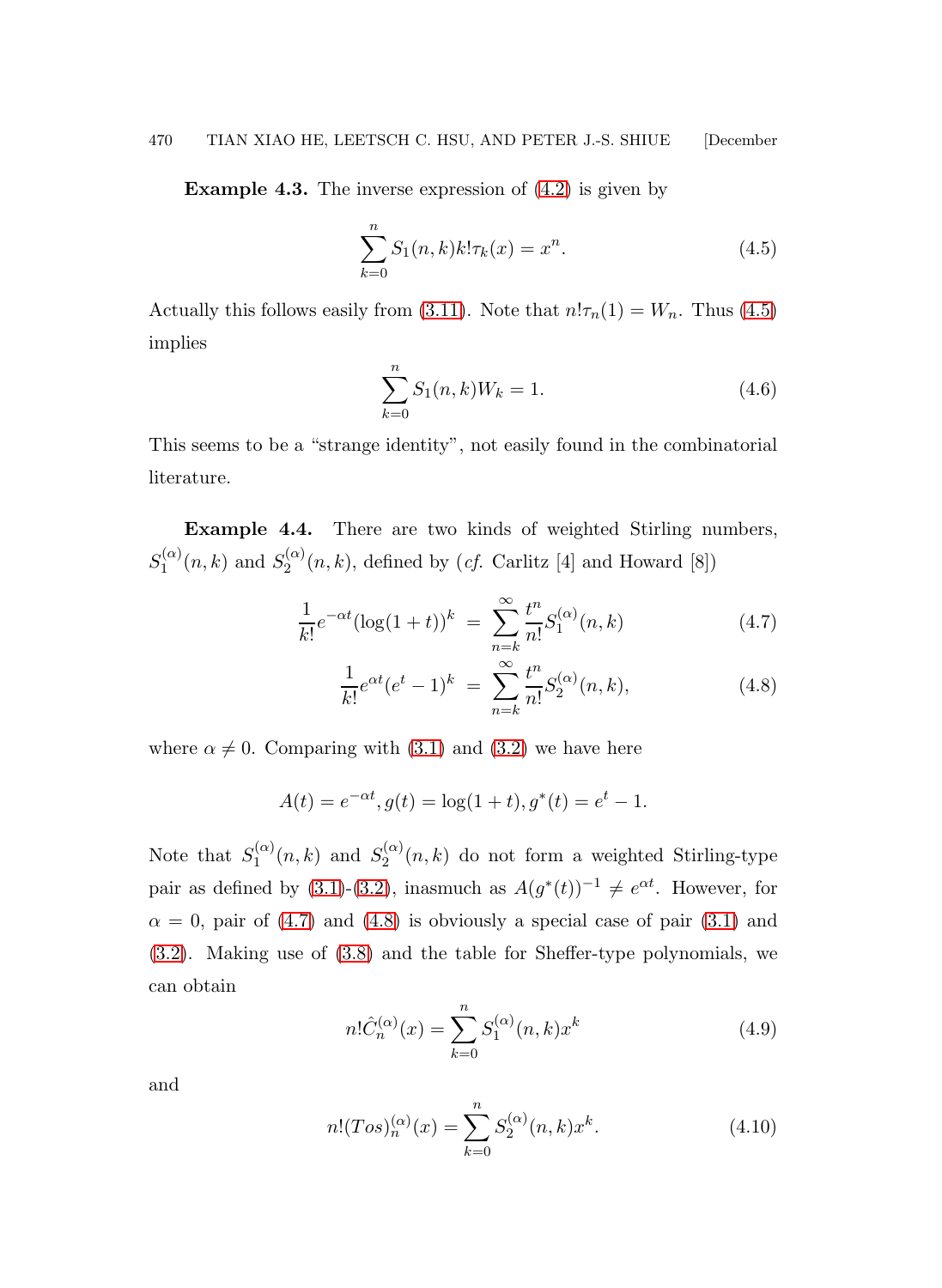Accordingly,

<span id="page-20-0"></span>
$$
n! \hat{C}_n^{(\alpha)}(1) = \sum_{k=0}^n S_1^{(\alpha)}(n,k)
$$
 (4.11)

$$
n!(Tos)n(\alpha)(-1) = \sum_{k=0}^{n} S_2^{(\alpha)}(n,k),
$$
 (4.12)

where numbers given by [\(4.12\)](#page-20-0) are the generalized Bell numbers.

**Example 4.5.** The well-known tangent numbers  $T(n, k)$  and arctangent numbers  $T^*(n,k)$  are defined by

$$
\frac{1}{k!}(\tan t)^k = \sum_{n=k}^{\infty} \frac{t^n}{n!} T(n,k)
$$
\n(4.13)

$$
\frac{1}{k!}(\arctan t)^k = \sum_{n=k}^{\infty} \frac{t^n}{n!} T^*(n, k). \tag{4.14}
$$

Evidently [\(3.7\)](#page-13-2) implies the following expansions

$$
f(\tan t) = \sum_{n=0}^{\infty} \frac{t^n}{n!} \left( \sum_{k=0}^n T(n,k) f^{(k)}(0) \right)
$$
 (4.15)

$$
f(\arctan t) = \sum_{n=0}^{\infty} \frac{t^n}{n!} \left(\sum_{k=0}^n T^*(n,k) f^{(k)}(0)\right).
$$
 (4.16)

Moreover, we have a pair of exponential polynomials and inverse relations as follows:

$$
n!g_n(x) = \sum_{k=0}^{n} T(n,k)x^k
$$
\n(4.17)

$$
n!g_n^*(x) = \sum_{k=0}^n T^*(n,k)x^k
$$
\n(4.18)

$$
\sum_{k=0}^{n} T^{*}(n,k)k!g_{k}(x) = x^{n}
$$
\n(4.19)

$$
\sum_{k=0}^{n} T(n,k)k!g_k^*(x) = x^n,
$$
\n(4.20)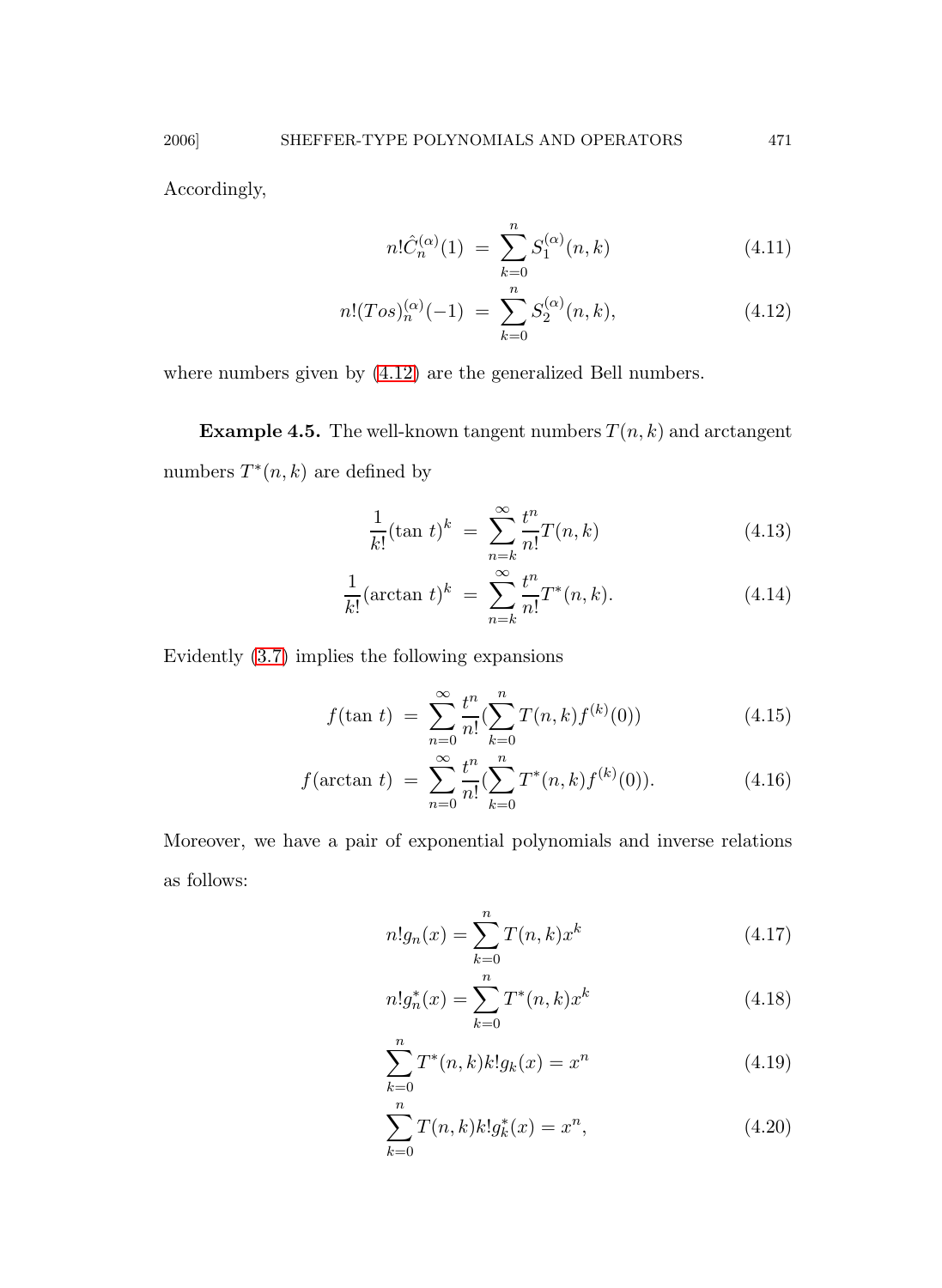where  $g_n(x) = [t^n] \exp(x \tan t)$  and  $g_n^*(x) = [t^n] \exp(x \arctan t)$ .

**Remark 4.1.** Obviously, a weighted Stirling-type pair  $\{\sigma(n,k),\sigma(n,k)\}$  $\sigma^*(n,k)$  defined in [\(3.1\)](#page-11-0)-[\(3.2\)](#page-11-0) satisfies the biorthogonal relation

$$
\sum_{k \le n \le m} \sigma(m, n)\sigma^*(n, k) = \sum_{k \le n \le m} \sigma^*(m, n)\sigma(n, k) = \delta_{mk}
$$

with  $\delta_{mk}$  denoting the Kronecker delta, while the weighted Stirling number pair  $\{S_1^{(\alpha)}\}$  $S_1^{(\alpha)}(n,k), S_2^{(\alpha)}(n,k)\}$  does not satisfy the biorthogonal relation. Hence, from each element of the latter pair we can construct the corresponding weighted Stirling-type biorthogonal pair. In Section 3, we have seen that weighted Stirling-type pair  $\{\sigma(n,k), \sigma^*(n,k)\}\$ is equivalent to a Riordan array pair.

Remark 4.2. There is an interesting combinatorial interpretation of the relation [\(4.12\)](#page-20-0). It is known that Broder's second kind of  $\ell$ -Stirling number, denoted by  $\{n\}\ell$  (*cf.* [3]), has its denotation and combinatorial meaning as follows.  $\{n\}\neq$  the number of partitions of the set  $\{1, 2, ..., n\}$  into k non-empty disjoint subsets, such that the integers  $1, 2, \ldots, \ell$  are in distinct subsets.

Of course, we may define  $\{n\}\ell = 0$  whenever  $k > n$  or  $\ell > k$ . As may be observed from [3], the numbers  $S_2^{(\ell)}$  $Q_2^{(k)}(n,k)$  as defined by [\(4.8\)](#page-19-1) with  $a = \ell$ are just equivalent to  $\begin{cases} n+\ell \\ k+\ell \end{cases}$  $k+\ell$  $\mathfrak{d}$ . Thus the equality [\(4.12\)](#page-20-0) precisely means that  $n!(Tos)^{(\ell)}_n(-1)$  gives the number of partitions of the set  $\{1,2,3,\ldots,n+\ell\}$ into at least  $\ell$  disjoint non-empty subsets such that the integers  $1, 2, \ldots$ , and  $\ell$  are in distinct subsets.

Evidently,  $S_2^{(0)}$  $S_2^{(0)}(n,k) = \left\{ {n \atop k} \right\}_0 = \left\{ {n \atop k} \right\}_1 = S_2^{(1)}$  $\chi_2^{(1)}(n,k)$ , so that for  $\ell=0$  we have the particular case

$$
n!(Tos)_{n}^{(0)}(-1) = W_n.
$$

### References

1. P. Barrucand, Sur les polynômes d'Appell généralisés. (French) C. R. Acad. Sci. Paris Sér. A-B, 274(1972), A1109-A1111.